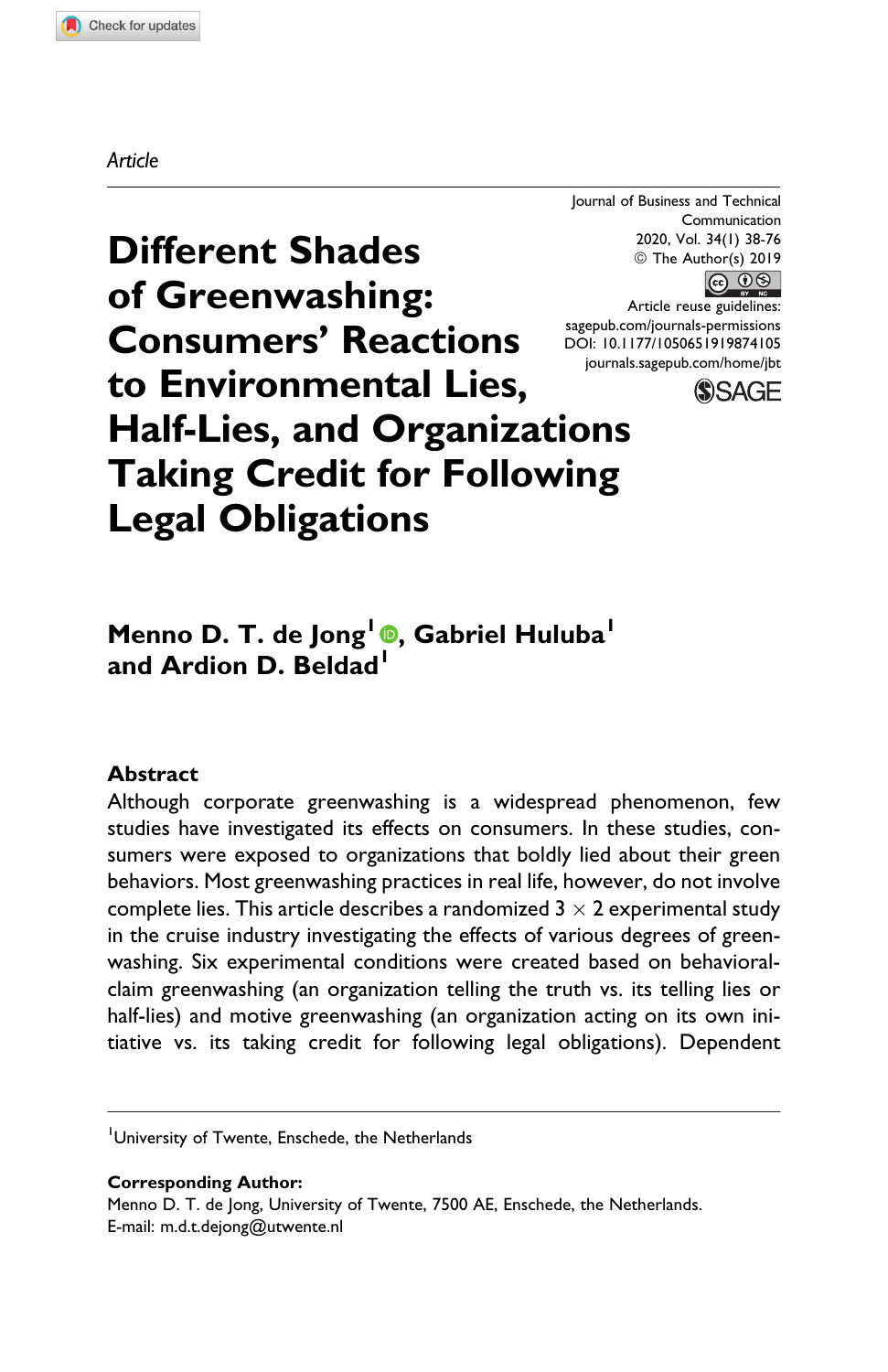variables were three corporate reputation constructs: environmental performance, product and service quality, and financial performance. Compared to true green behavior, lies and half-lies had similar negative effects on reputation. Taking credit for following legal obligations had no main effect. Only in the case of true green behavior did undeservedly taking credit affect reputation negatively. Overall, the findings suggest that only true green behavior will have the desired positive effects on reputation.

#### Keywords

corporate social responsibility, corporate reputation, greenwashing, environmental performance, consumers, cruise industry

In times of growing concerns about global warming, pollution, deforestation, species extinction, and resource depletion, it seems only natural that organizations go green. Besides, organizations have come to realize that doing good can be beneficial for business. Research shows that corporate social responsibility (CSR) initiatives can positively affect corporate reputation, purchase intentions, and consumer loyalty (Aguinis & Glavas, 2012; S. Du, Bhattacharya, & Sen, 2010; Smith & Langford, 2009; Torres, Bijmolt, Tribó, & Verhoef, 2012). Other studies emphasize the value of a solid CSR tradition as a buffer in times of crisis (Choi & La, 2013; S. Kim, 2014; J. Klein & Dawar, 2004; Lin, Chen, Chiu, & Lee, 2011). CSR has become a normal part of organizational practice, and stakeholders increasingly expect organizations to engage in CSR activities (Becker-Olsen, Cudmore, & Hill, 2006; Johansson, 2014; Morsing & Schultz, 2006; Ramus & Montiel, 2005).

In the wake of the growing importance of CSR and green marketing, some companies are guilty of the practice of greenwashing. Generally speaking, greenwashing involves a discrepancy between organizations' green claims and their actual environmental performance (Delmas & Burbano, 2011; Lyon & Montgomery, 2015). Greenwashing suggests that organizations try to reap the benefits of a green positioning without behaving accordingly. The rise of greenwashing fosters CSR skepticism (Aji & Sutikno, 2015; Jahdi & Acikdilli, 2009; Nyilasy, Gangadharbatla, & Paladino, 2014; Skarmeas & Leonidou, 2013).

Various studies show that greenwashing is a widespread phenomenon. TerraChoice (2007, 2009, 2010) conducted a series of studies in the United States and Canada, testing large numbers of products with green claims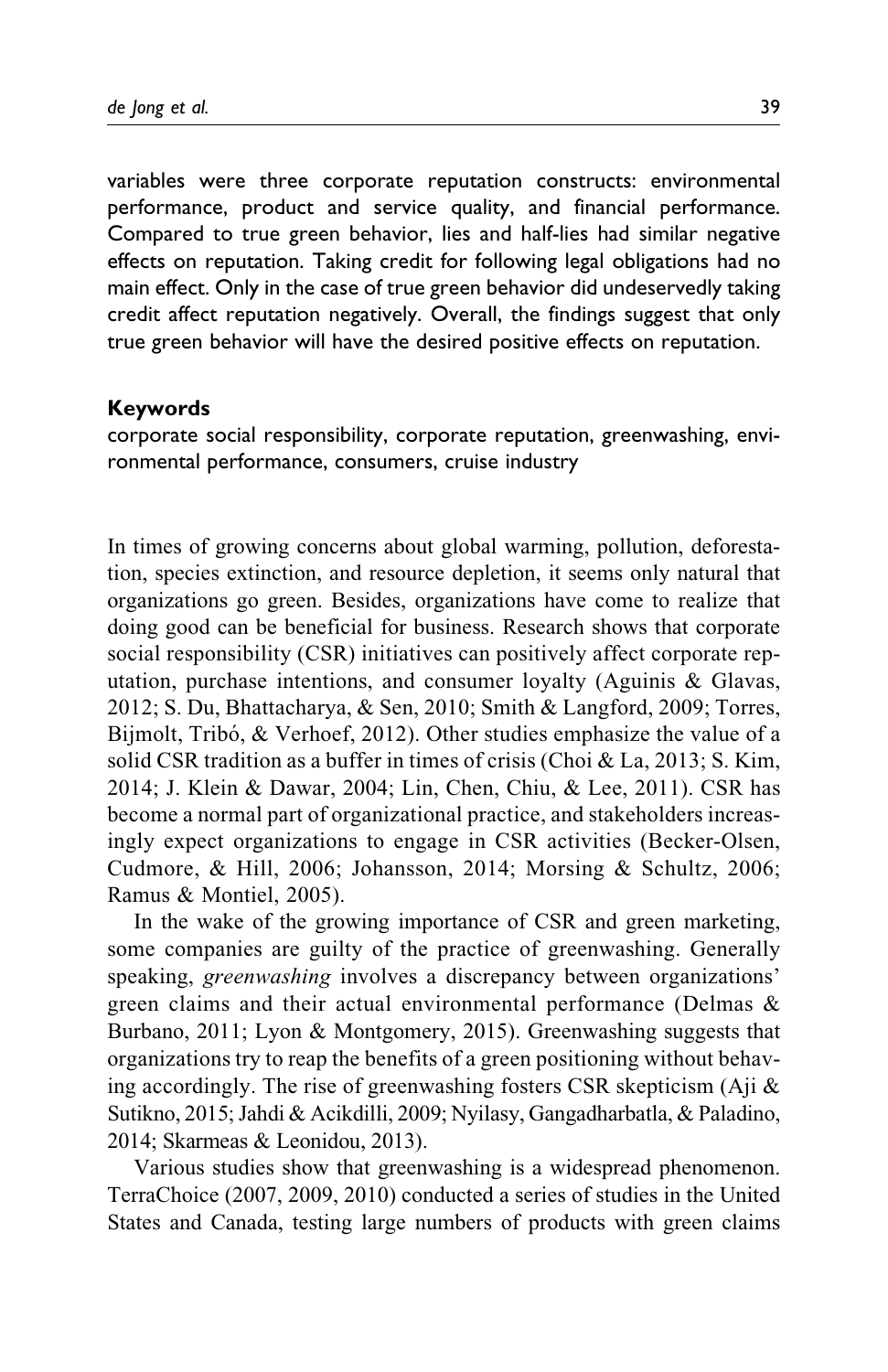against best practices and official guidelines. The results showed that green marketing is increasingly popular and that a vast majority of the green claims are misleading. TerraChoice (2009) also provides a categorization of types ("seven sins") of greenwashing. Its research suggests that telling complete lies about environmental performance ("sin of fibbing") only happens sporadically (in less than  $1\%$  of the cases) but that many companies are guilty of less obvious forms of greenwashing, such as reporting environmentally friendly behaviors in such a way that they cannot be verified ("sin of vagueness") or using unauthorized but seemingly objective green labels ("sin of worshipping false labels"). Other studies confirm that greenwashing is common in today's business (Atkinson & Kim, 2014; Baum, 2012; Fernando, Sivakumaran, & Suganthi, 2014).

Earlier research on the effects of greenwashing on consumers shows that greenwashing, when discovered, has negative effects on consumers' attitudes and behavioral intentions toward the brand or organization (Aji & Sutikno, 2015; Atkinson & Kim, 2014; Chen & Chang, 2013; Chen, Ling, & Chang, 2014; De Jong, Harkink, & Barth, 2018; Lim, Ting, Bonaventure, Sendiawan, & Tanusina, 2013; Newell, Goldsmith, & Banzhaf, 1998; Nyilasy et al., 2014; Parguel, Benoît-Moreau, & Larceneux, 2011). The extent to which these effects are detrimental is still open to debate. Nyilasy et al. (2014) suggest that greenwashing will backfire on the organization, but De Jong et al. (2018) conclude that it is more likely that greenwashing, compared to true green behavior, will have minor and inconsequential positive effects on an organization's green image.

So far, research on the effects of greenwashing has focused on severe situations in which organizations tell outright lies about their environmental performance. In practice, however, most cases of greenwashing correspond to more ambiguous and less obvious situations (TerraChoice, 2007, 2009, 2010). Research that differentiates the severity of greenwashing is not yet available. This article helps to fill that gap. We experimentally investigated whether more ambiguous types of greenwashing have similar effects on consumers as do the clear and blatant ones that have been studied so far.

Our way of operationalizing more ambiguous types of greenwashing was inspired by a practical case described by Lyon and Maxwell (2011). Based on their case description, we discern between behavioral-claim greenwashing (a discrepancy between environmental claims and environmental behavior) and motive greenwashing (a discrepancy between communicated and real motives for environmentally friendly behavior). Regarding behavioralclaim greenwashing, we distinguished between organizations that told the truth, those that told half-lies, and those that lied. Regarding motive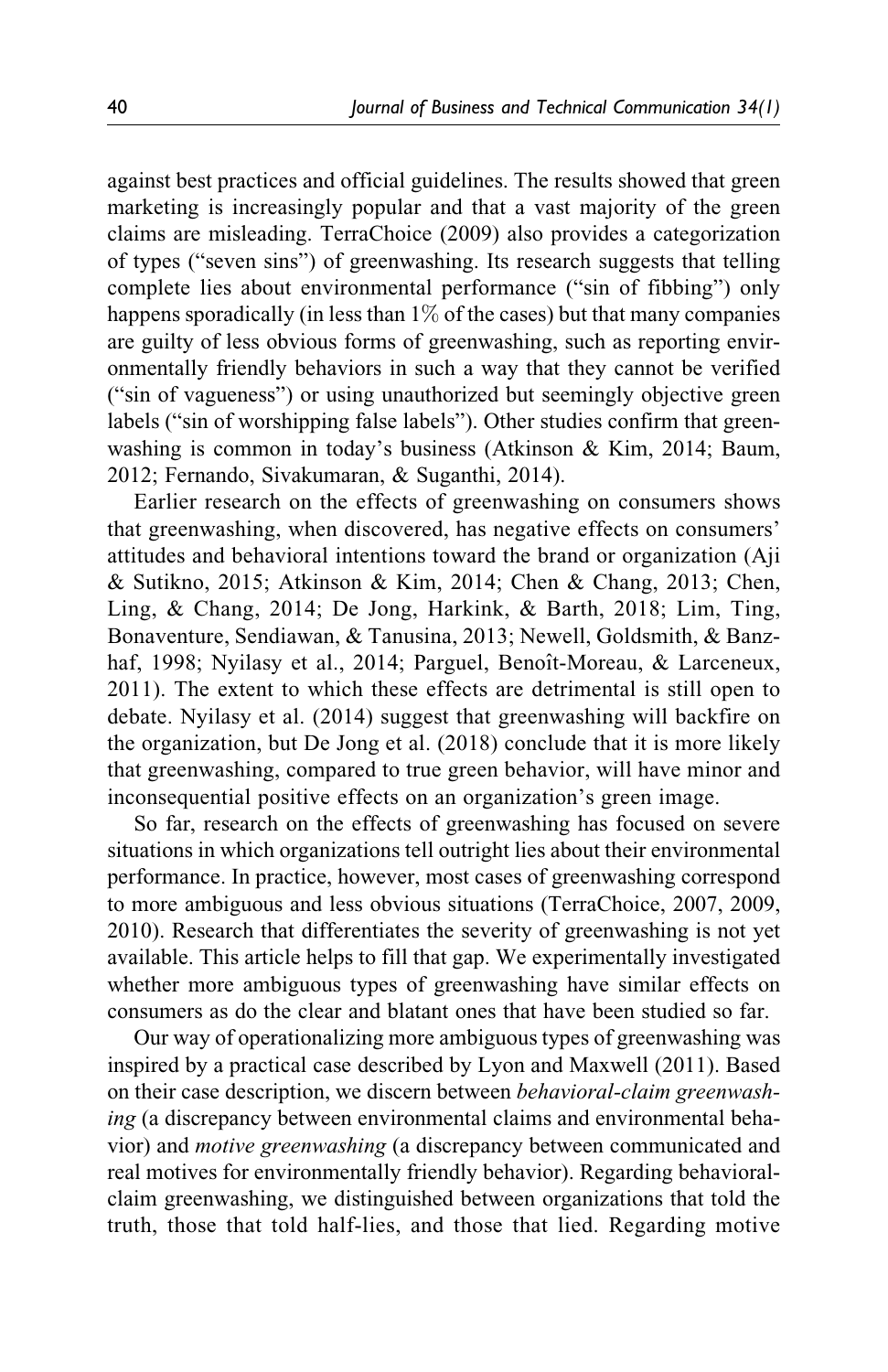greenwashing, we distinguished between organizations that acted green on their own initiative and those that took credit for complying with legal environmental obligations. Together, the two variables (behavioral-claim greenwashing and motive greenwashing) form a spectrum of different shades of greenwashing. We used a randomized  $3 \times 2$  experimental design to investigate their effects on corporate reputation.

# Earlier Research and Hypotheses

The available literature on the effects of greenwashing is rather limited. In their overview of the research, Lyon and Montgomery (2015) concluded that "the field badly needs thorough, careful empirical analysis of the impacts of greenwash, which requires both an ability to identify greenwash clearly and to measure its effects" (p. 243). Relevant literature so far focuses on three themes: the definition, drivers, and effects of greenwashing. We will briefly discuss the research within each theme. As we will explain, all three research themes have consequences for our research focus. After that, we argue that the theoretical perspective of cognitive dissonance is a fruitful starting point for research into the effects of greenwashing. Finally, using the cognitive dissonance framework and earlier research on the effects of greenwashing, we formulate the hypotheses for our study.

# Definition of Greenwashing

Research on the definition of greenwashing indicates that the assumption of clear and unambiguous instances of greenwashing, which dominated the greenwashing literature in the past, could be problematic. In early research on greenwashing, the concept was considered to be more or less straightforward. Greenwashing was seen as intentional communicative behavior aimed at deceiving stakeholders. Both Lauffer (2003) and Ramus and Montiel (2005), for instance, labeled greenwashing as "corporate disinformation." Delmas and Burbano (2011) defined greenwashing as "the act of misleading consumers regarding the environmental practices of organizations (firm-level greenwashing) or the environmental benefits of a product or service (productlevel greenwashing)" (p. 66). They characterized greenwashing in terms of organizations combining bad environmental performance with positive claims about their environmental performance (for a similar view, see Berrone, 2016).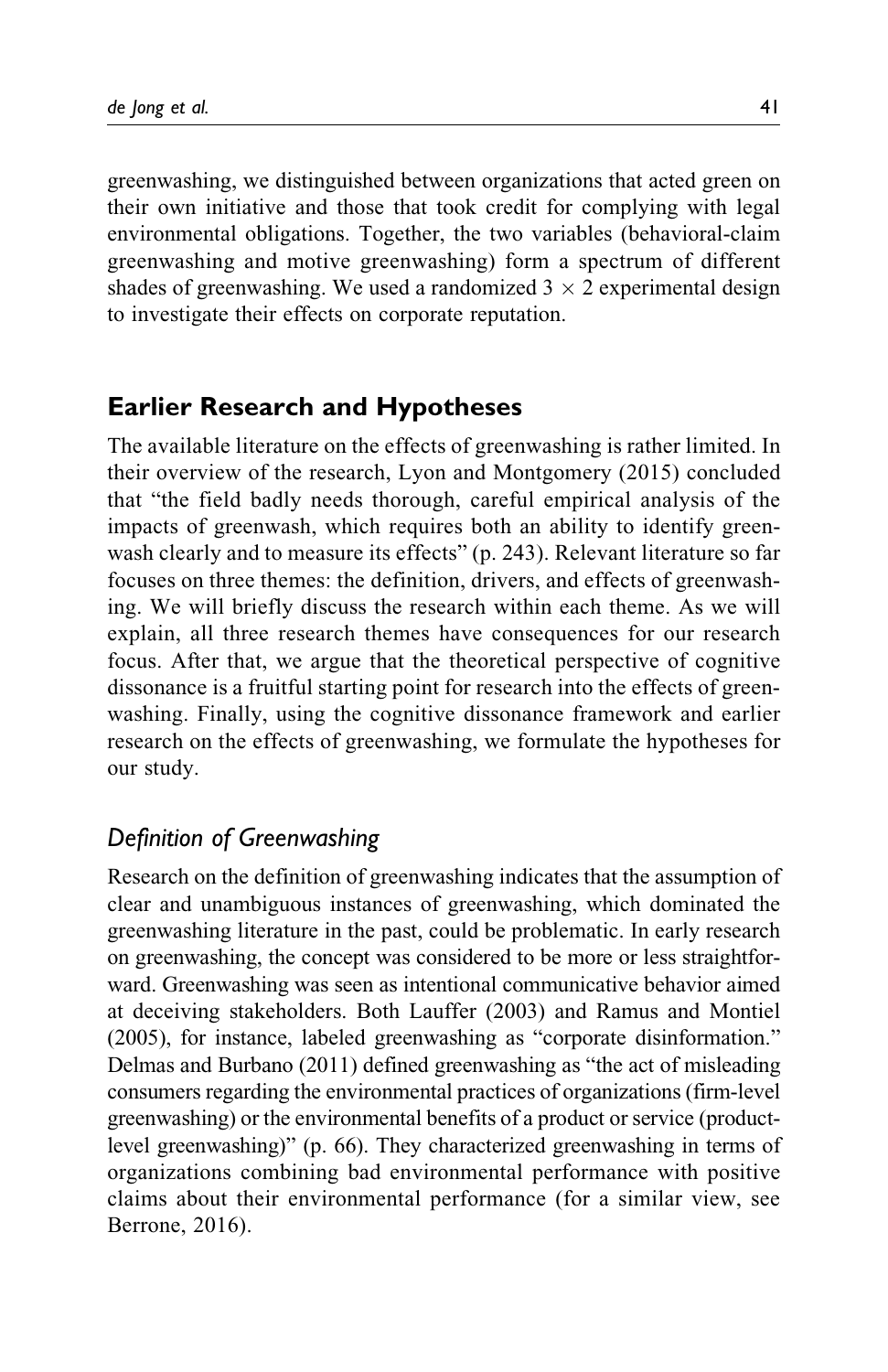Various authors have problematized this straightforward conception of greenwashing. Lyon and Montgomery (2015) drew attention to the wide variety of potentially misleading behaviors that fall under the umbrella of greenwashing: "Given our broad conception of greenwash, any [major mechanism of misleading communications] can be a variety of greenwash if applied to environmental communications" (p. 226). The range of potential greenwashing activities, then, is much wider than listings such as TerraChoice's (2010) "seven sins of greenwashing" suggest. Several researchers elaborated on the potential broadness of greenwashing. Waller and Conaway (2011) drew attention to the role of message framing. Hahn and Lülfs (2014) discussed the way that organizations handle negative environmental events as a potential source of greenwashing, referring to strategies such as marginalization and rationalization. Parguel, Benoît-Moreau, and Russell (2015) used the term "executional greenwashing" (as opposed to claim greenwashing) to refer to instances in which organizations do not make explicit green statements but instead suggest environmental friendliness by using cues such as imagery. Livesey (1999) drew attention to the green alliances of companies. Analyzing the Volkswagen scandal from the perspective of a communicative constitution of organizations (CCO), Siano, Vollero, Conte, and Amabile (2017) argued that greenwashing is not limited to external communication: In the Volkswagen case, "deceptive manipulation" in order to meet emission requirements must also be seen as a form of greenwashing. And Schmeltz (2014) focused on the extent to which CSR values are integrated into corporate ones, observing that CSR values and corporate values are often separate and might even be conflicting.

Bowen (2014) problematized the intentionality suggested by the original definitions, arguing that greenwashing (a) involves more than just information disclosure, (b) is often not deliberate, (c) is not necessarily initiated by companies, and (d) does not necessarily benefit companies and harm society. These observations are in line with research on the determinants, or drivers, of greenwashing, showing that deliberate deceit is only part of the picture. They are also in line with the notion of "CSR as aspirational talk" (Chaudhri, 2016; Christensen, Morsing, & Thyssen, 2013), suggesting that discrepancies between CSR communication and actual behavior might have an aspirational function as a fruitful or even necessary resource for organizational change. Besides, as Seele and Gatti (2017) argued, greenwashing accusations might be based on unrealistic expectations or miscommunication for which the organization cannot be held responsible. According to Bowen (2014), greenwashing must be seen as a (hard to delineate) part of a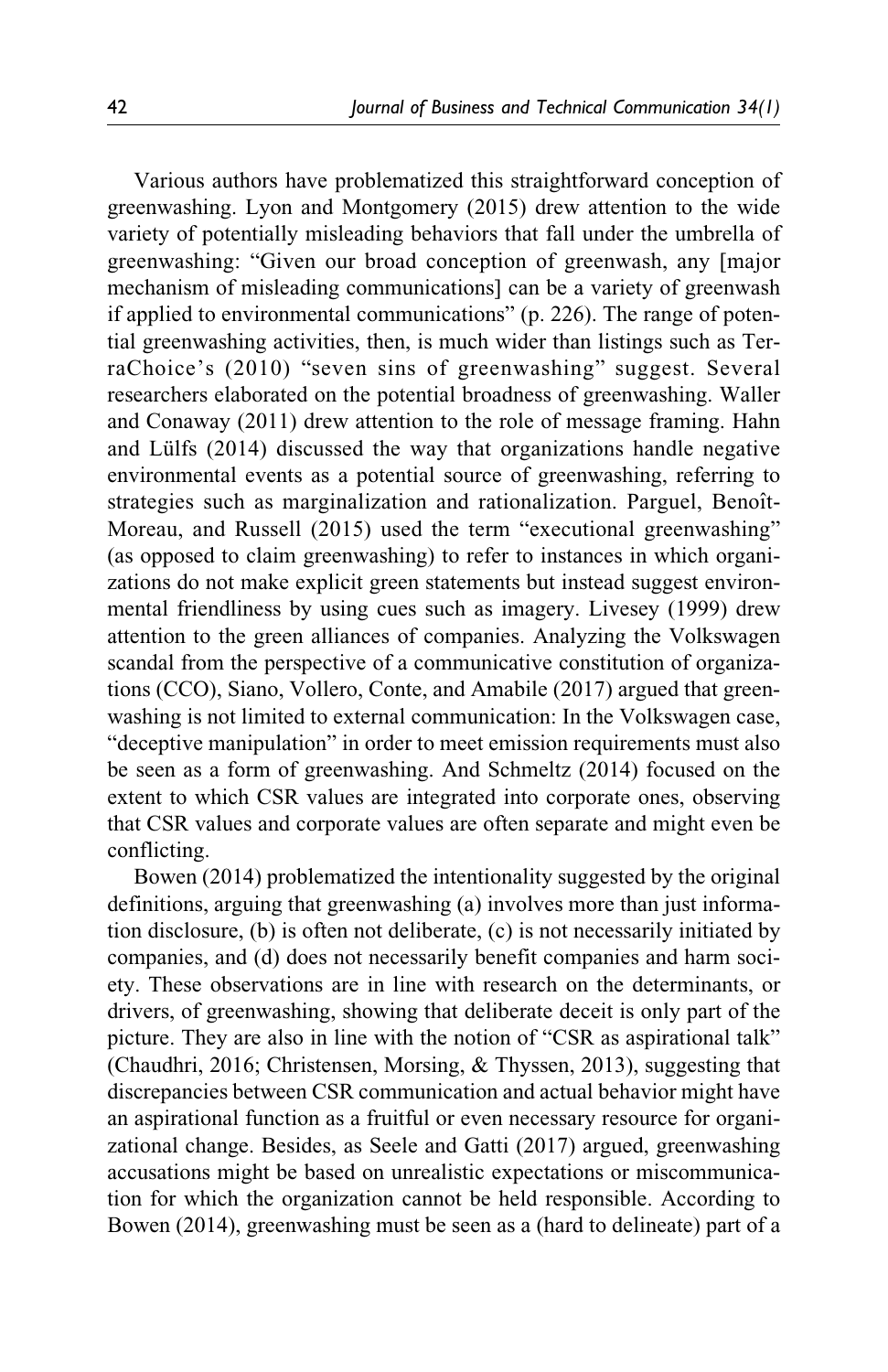broader range of organizational behaviors that can be characterized as symbolic (vs. substantial) corporate environmentalism.

In all, greenwashing is a broad and multifaceted phenomenon, and intentionally misleading stakeholders is only part of it. Knowing that, however, has limited consequences for research into the effects of greenwashing. As Seele and Gatti (2017) argued, greenwashing allegations are in the eye of the beholder: They are coconstructions between an organization and external parties. Shim and Kim (2017), for instance, showed that people's deontological orientation affects their judgment of corporate hypocrisy. Research into the effects of greenwashing focuses on stakeholders' reactions to discrepancies between an organization's environmental communication and its behaviors, regardless of the origins of such discrepancies.

#### Drivers of Greenwashing

Research on drivers of greenwashing further complicates the notion of clear, unambiguous, and intentional acts of greenwashing in practice. Delmas and Burbano (2011) proposed a framework with four clusters of variables based on the type of actor: nonmarket external, market external, organizational, and individual psychological drivers. Lyon and Montgomery (2015) limited their distinction to external environmental versus internal organizational drivers. We will discuss possible determinants from two perspectives: strategic considerations and organizational complexity.

Strategic considerations involve deliberate and concerted efforts of organizations to portray themselves as more environmental friendly than justified. Determinants include pressure or incentives from market and nonmarket actors (e.g., government, investors, and consumers) and the development and maintenance of regulations (Delmas & Burbano, 2011; Lyon & Montgomery, 2015; Wood, 2014). In addition, researchers have drawn attention to societal climate, particularly liberalism and capitalism, as a macro-level factor of importance (Alves, 2009; Roulet & Touboul, 2015). In a study on the reporting of greenhouse gas emissions by electric utility companies, E.-H. Kim and Lyon (2015) confirmed the role of market and nonmarket actors and regulations. They found that times of growth led to an increased attention for stakeholders in the regulatory arena and a resulting tendency toward greenwashing whereas economic deregulation, especially in the case of lower profits, led to an increased attention for shareholders and a resulting tendency toward brownwashing. External scrutiny had a moderating effect on the influence of such strategic factors.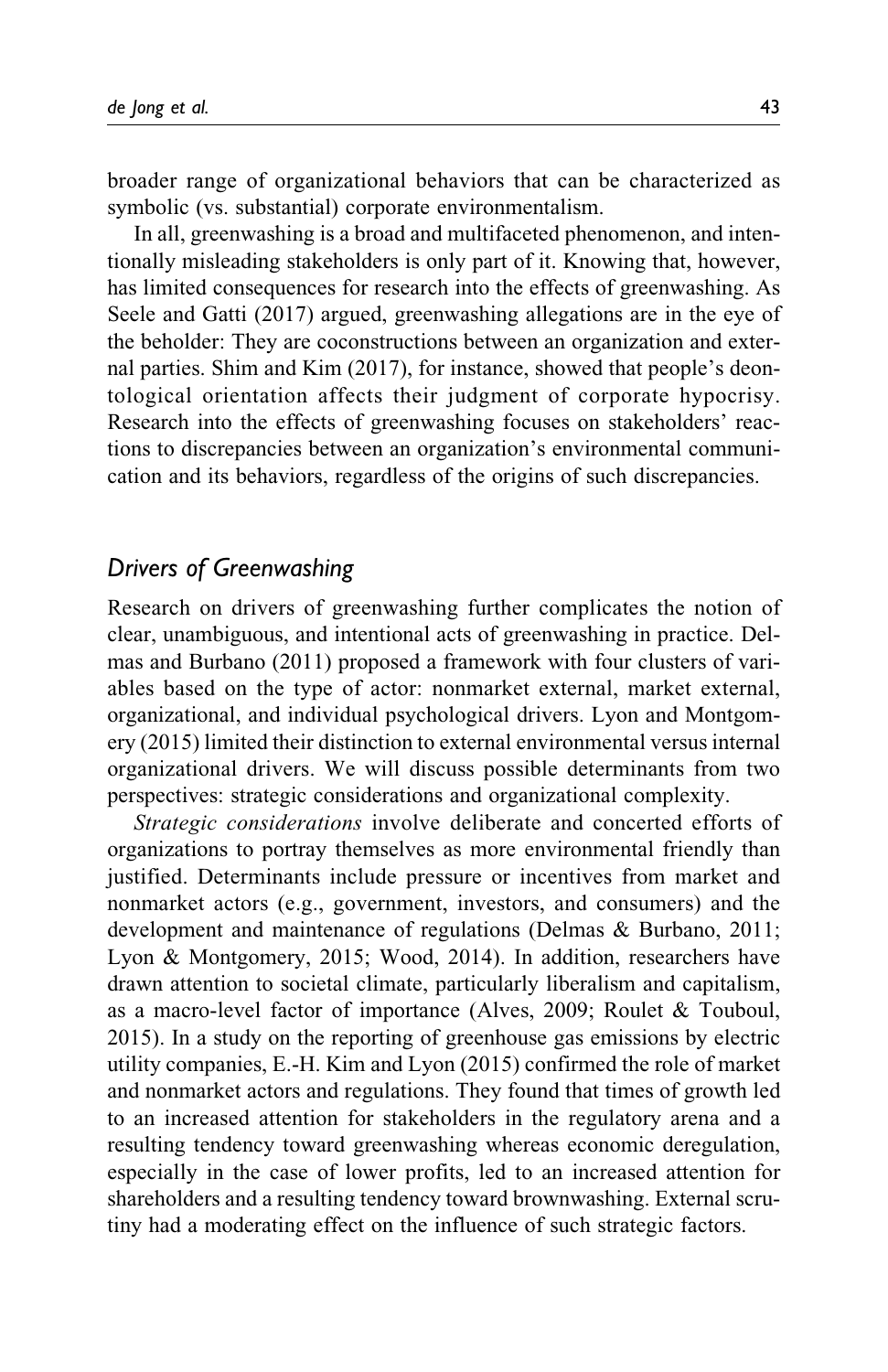Organizational complexity refers to the less manageable side of environmental behaviors and communication. Specifically, it involves difficulties in aligning the subprocesses of realizing environmentally friendly behavior and communicating about environmental friendliness. Delmas and Burbano (2011) mentioned ineffective intrafirm communication, bounded rationality, optimistic bias, a focus on short-term successes, and organizational inertia as specific determinants. Ramus and Montiel (2005) argued that it is easy for organizations to make policy statements but that successfully implementing them is much harder. Taking a similar view, Christensen et al. (2013) drew attention to the aspirational function of CSR communication. That is, highly ambitious environmental communication might be seen as instrumental for accomplishing environmentally friendly behavior. In analyzing the Volkswagen case, Siano et al. (2017) also referred to the role of organizational complexity: "The engagement of Volkswagen's organizational members in sustainability cannot be seen as 'corporate responsibility in action,' but as a shallow commitment which might push specific organizational units to be at some extent involved in 'new' and immoral organizational practices" (p. 33). A survey by Blome, Foerstl, and Schleper (2017) drew attention to the role of organizational culture and leadership: Ethical leadership was unrelated to the occurrence of greenwashing whereas obedience to authority had a positive relation with greenwashing.

The growing evidence on the role of organizational complexity in greenwashing practices relativizes the influence of strategic considerations in determining greenwashing to some extent. That does not mean, however, that organizations cannot or should not be held responsible for the veracity of their environmental claims.

# Effects of Greenwashing

Research on the effects of greenwashing on consumers and other stakeholders suggests that greenwashing has detrimental effects on people's image of a brand or organization. But all previous studies have focused on clear, unambiguous, and extreme forms of greenwashing, which might be problematic given the research on the definitions and drivers of greenwashing—and which do not correspond to 99% of the greenwashing cases identified by TerraChoice (2007, 2009, 2010).

Until now, four types of research can be distinguished: (a) macro-level studies that focus on the relationship between organizations' greenwashing practices and their overall performance indicators, (b) survey-based studies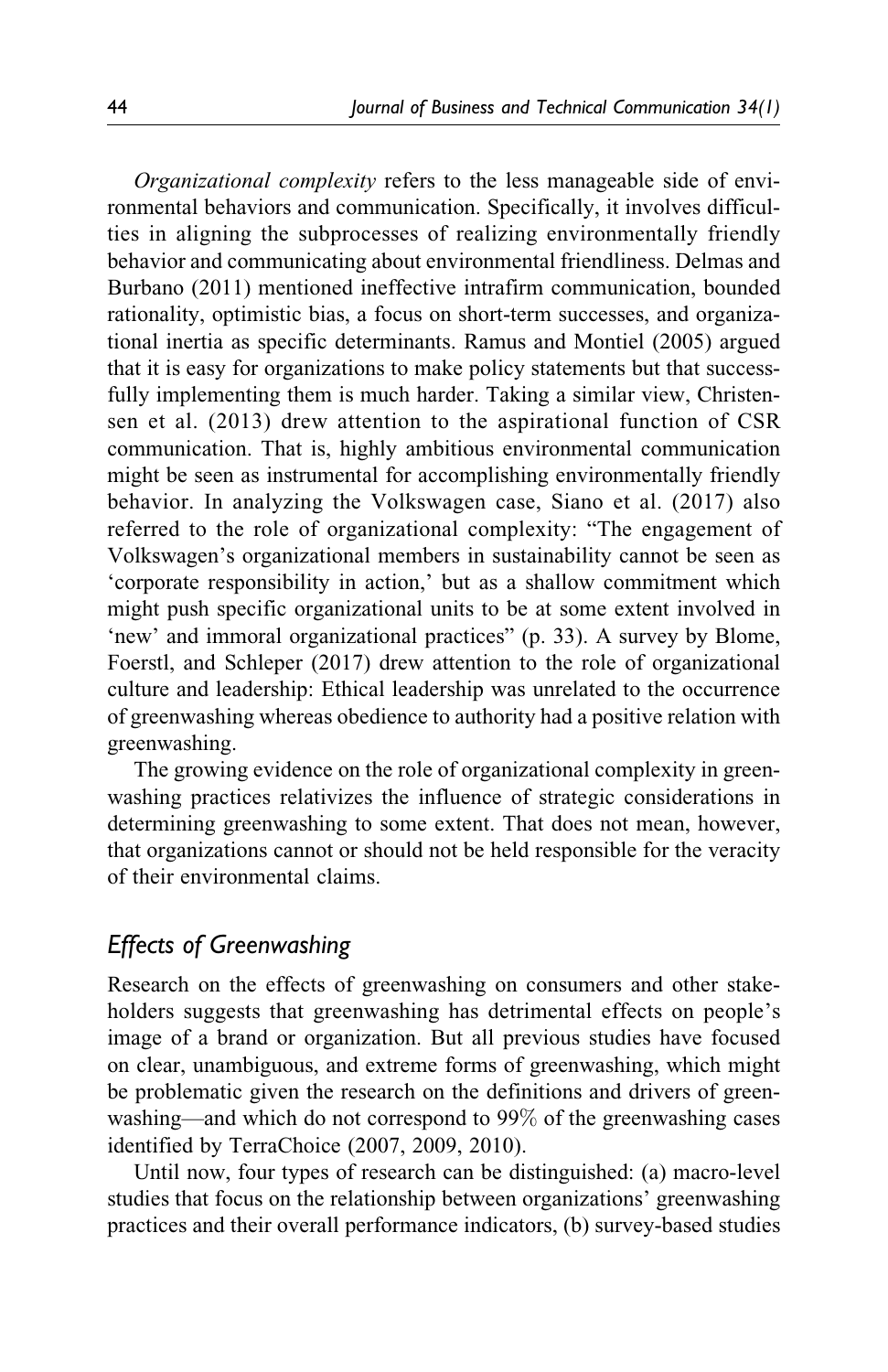that focus on the correlation between (perceived) greenwashing practices and consumer attitudes, (c) qualitative studies that explore consumer reactions to greenwashing practices, and (d) experimental studies that compare the effects of greenwashing and nongreenwashing practices.

Macro-level studies suggest that greenwashing does not have positive effects, and might even have negative effects, on organizations' overall performance. These studies show that environmental performance is either positively related to financial performance indicators (X. Du, 2015; Wu & Shen, 2013) or unrelated to financial performance (Walker & Wan, 2012) whereas greenwashing is either negatively related to financial performance (X. Du, 2015; Walker & Wan, 2012) or unrelated to financial performance (Wu & Shen, 2013). Berrone, Fosfuri, and Gelabert (2017), who used environmental legitimacy as the dependent variable in their macro-level study, came to similar conclusions: "Especially in the presence of vigilant environmental NGOs, such environmental tactics do not seem to pay off" (p. 376). But it is hard to assume causality based on these macro-level data. It is equally conceivable that financial performance affects organizations' willingness to implement a far-reaching environmental policy or that another variable, such as leadership, influences both financial and environmental performance.

Survey-based studies invariably have shown that (discovered) greenwashing practices are related to negative attitudes in consumers. Chen and Chang (2013) found that greenwashing is negatively related to green trust, with green consumer confusion and green perceived risk as partly mediating variables. In a similar study, Chen et al. (2014) found that greenwashing is negatively related to green word of mouth, with green perceived quality and green satisfaction as mediating variables. Aji and Sutikno (2015) conducted a more comprehensive study with the four variables used by Chen and Chang (2013), complementing those variables with perceived consumer skepticism and behavioral (switching) intention. Their results confirmed most of the relations found by Chen and Chang, with the exception of that between green consumer confusion and green trust. Instead, they found that perceived consumer skepticism had a central role as a mediating variable between greenwashing and green trust. In turn, green trust appeared to mediate the effects of greenwashing on behavioral intentions. And Shim and Kim (2017) found that perceived corporate hypocrisy is related to a reduced intention to share positive views of an organization and an increased intention to share negative views. But the correlational designs do not justify casual interpretations.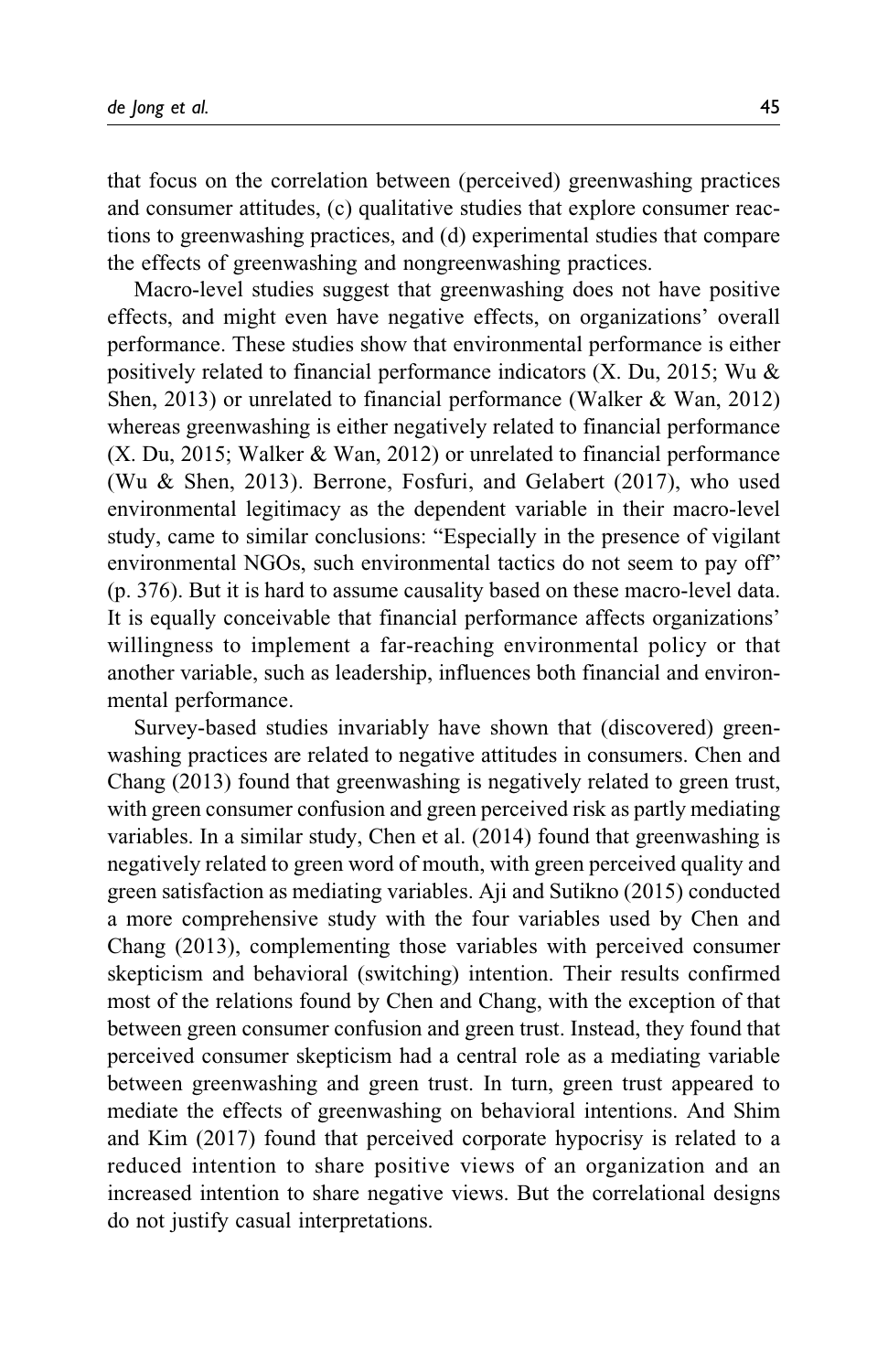The two available qualitative studies provided contradictory results. Lim et al. (2013) interviewed consumers about products with green claims and analyzed their reactions when they were confronted with the notion of greenwashing. They found that participants had trouble evaluating the actual greenness behind green claims and that a confrontation with greenwashing led to fierce reactions of distrust and cautiousness as well as negative behavioral intentions regarding green products. But Atkinson and Kim (2014), who conducted a series of focus groups, found that participants frequently used rationalizations to resolve tensions between skepticism and green claims and discrepancies between green intentions and nongreen buying behavior.

Experimental designs were used in four studies. In these studies, participants were confronted with corporate or brand communication including green claims and additional information (provided by a third party) about the actual environmental performance. In these studies, greenwashing appeared to negatively affect consumers' perceptions of the greenness of an organization, varying between merely reducing the effects of the green claims to backfiring on the organization.

One of the experimental studies had mixed results. Newell et al. (1998) conducted an experiment into the effects of an advertisement with and without misleading green claims on perceived deception, advertiser credibility, attitude toward the advertisement, attitude toward the brand, and purchase intention. They found significant effects only on perceived deception and advertiser credibility. The advertisement with misleading claims had higher rates on perceived deception and a lower score for advertiser credibility but did not have negative effects on attitudes toward the advertisement and brand and purchase intentions. In a structural equation analysis with perceived deception as the independent variable, however, they found significant negative relationships with the other variables. As such, the study showed that consumers who feel misled by an advertisement think more negatively about the brand and have lower purchase intentions. The results seem to suggest, though, that the relationship between actual greenwashing and perceived deception is not strong, which might be due to a lack of skills in distinguishing true from false claims—as Lim et al. (2013) found in their study—or the rationalization processes Atkinson and Kim (2014) mentioned.

The other three experimental studies showed significant effects of greenwashing. Parguel et al. (2011) investigated how third-party ratings about sustainable performance (good, poor, no rating) affected participants' interpretation of sustainability on a corporate Web site. They found that poor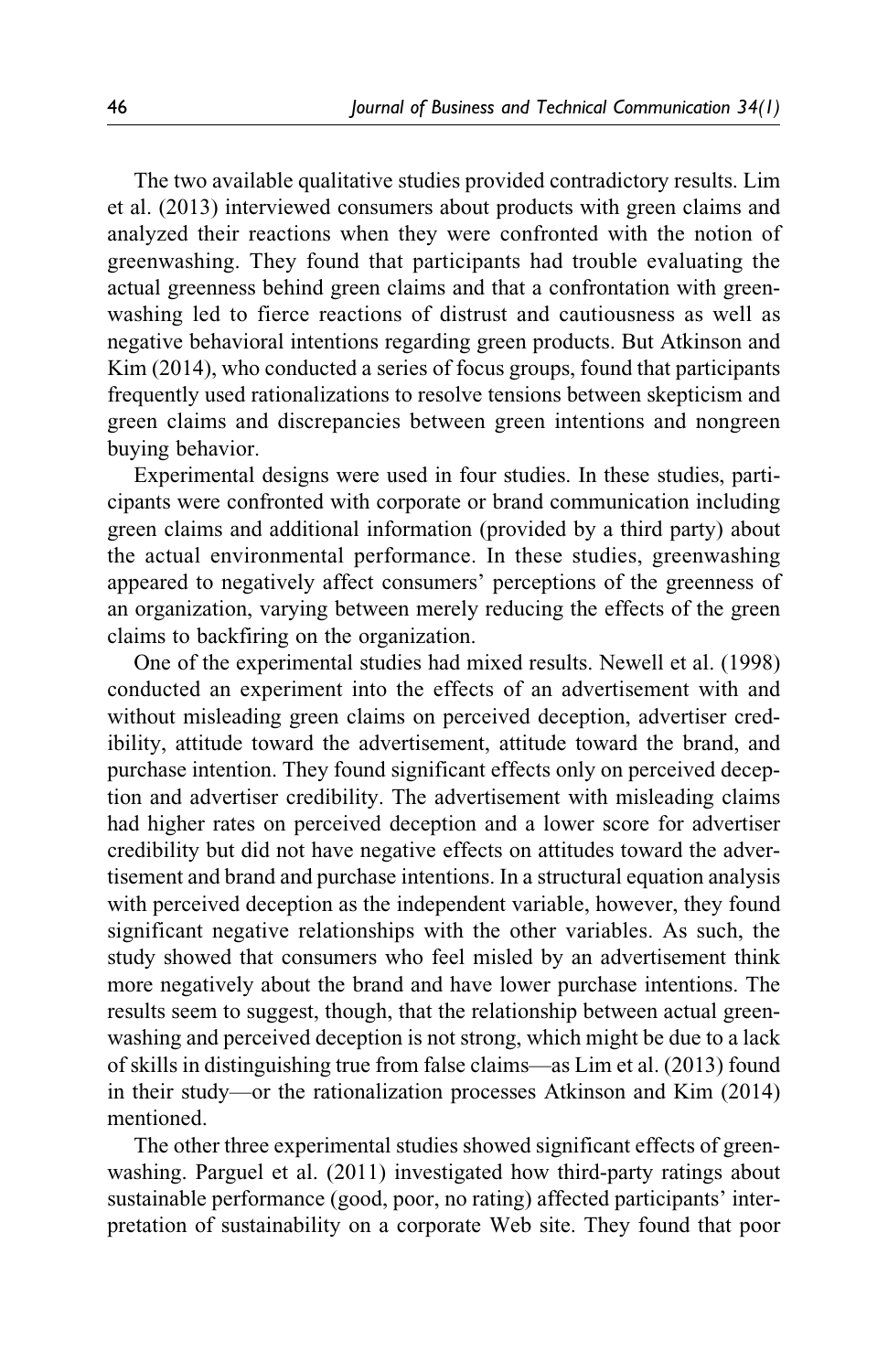sustainability ratings had a negative effect on perceived CSR efforts, perceived intrinsic motives, and corporate brand evaluation. Nyilasy et al. (2014) conducted a 3  $\times$  3 experiment investigating the effects of green performance (high, low, no information) and green advertisements (green, general, no advertisement) on brand attitude and purchase intentions, finding positive effects of green performance and no effects of green advertising. Furthermore, they claimed that greenwashing strengthened the negative effects of a low green performance, but their data do not seem to support that claim. Also, their conclusion about negative effects of greenwashing that could "backfire" is far from substantiated. Finally, De Jong et al. (2018) conducted a  $4 \times 2$  experiment with environmental strategy (vocal green, silent green, greenwashing, silent brown) and product type (perfume and detergent) as independent variables and perceived environmental performance, perceived integrity, and purchase interest as dependent variables. They found that greenwashing had a moderately positive effect on perceived environmental performance (placing the organization between the green and brown organizations), a negative effect on perceived integrity, and no effect on purchase intention. No differences were found between the two product types.

In all, the previous studies suggest that greenwashing, when discovered, does not pay off although the evidence that it actually has a negative effect on consumers is practically lacking.

We should point out that greenwashing was described in unmistakable terms in the experimental studies. In Parguel et al. (2011), the company received a sustainability rating of 2 on a 10-point scale, falling "amongst the worst companies in its sector" (p. 21). In Nyilasy et al. (2014), participants were told that the organization "was responsible for a major environmental catastrophe recently—a large-scale chemical leak in one of their US-based plants" (p. 705). And in De Jong et al. (2018), all green claims were refuted in the third-party information. These are situations that do not correspond to 99% of the greenwashing cases that TerraChoice (2007, 2009, 2010) found, which raises the question of what the effects of milder and less conspicuous types of greenwashing would be.

## Theoretical Perspective of Cognitive Dissonance

To make sense of consumers' reactions to greenwashing, De Jong et al. (2018) proposed the theoretical framework of cognitive dissonance (Festinger, 1957). This framework is based on the premise that initially believing green claims and being confronted with contradictory third-party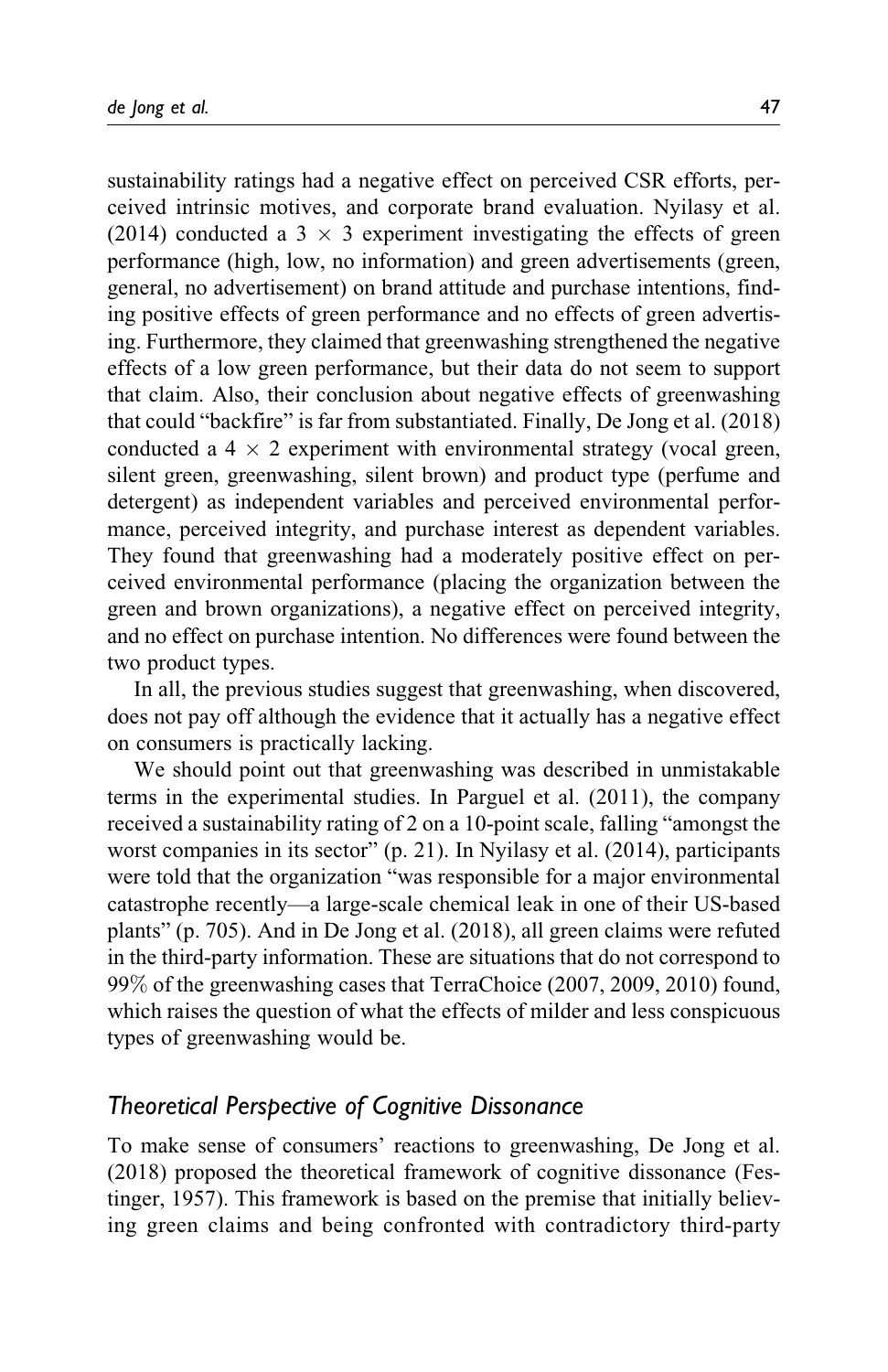information will result in a state of cognitive dissonance and a desire to restore the balance between the two conflicting pieces of information. Theoretically, resolving the dissonance can be done in three ways: by rejecting the third-party information that criticizes the organization's environmental performance, by rejecting the environmental claims of the organization, and by seeking an intermediate position that acknowledges the organization's green intentions but rejects the environmental claims that are disputed. Other studies on consumers and environmental friendliness show that people indeed might take various strategies to resolve dissonance (McDonald, Oates, Thyne, Timmis, & Carlile, 2015; Tanford & Montgomery, 2015).

The first two options assume that one of the parties involved is deliberately lying whereas the third option assumes that the situation is characterized by ambiguity. For people to recognize something as a lie, they must believe that it is an intentional deception (Turri & Turri, 2015). The majority of the instances of greenwashing, however, will involve ambiguous situations, as is demonstrated in recent literature on the definition and the drivers of greenwashing. Seele and Gatti (2017) drew attention to the importance of the accusation element in identifying greenwashing: "Greenwashing only exists in the combination of misleading CSR communication with an accusation from a third party" (p. 248). Only when a reliable accuser makes the case for intentional, structural, and substantial use of greenwashing practices will consumers likely punish the organization for its false claims. In all other cases, reconciliation would be more plausible. The claims refuted by third-party information might, for instance, be part of a larger environmental policy. Or the mere fact that an organization communicates about its environmentally friendly behaviors could be seen as a sign that the organization at least has good intentions, which relates to Atkinson and Kim's (2014) finding that participants used rationalization strategies to resolve their dissonance.

The discovery of corporate greenwashing, then, does not necessarily lead to repercussions for the organization, but it minimizes any positive effects of environmental communication. This conclusion is supported by the findings from experimental studies by Parguel et al. (2011) and De Jong et al. (2018) and the results (but not the conclusions) of Nyilasy et al.'s (2014) study.

### Research Hypotheses

Based on prior studies and the cognitive dissonance perspective, we formulated hypotheses for our study. We would expect that true environmentally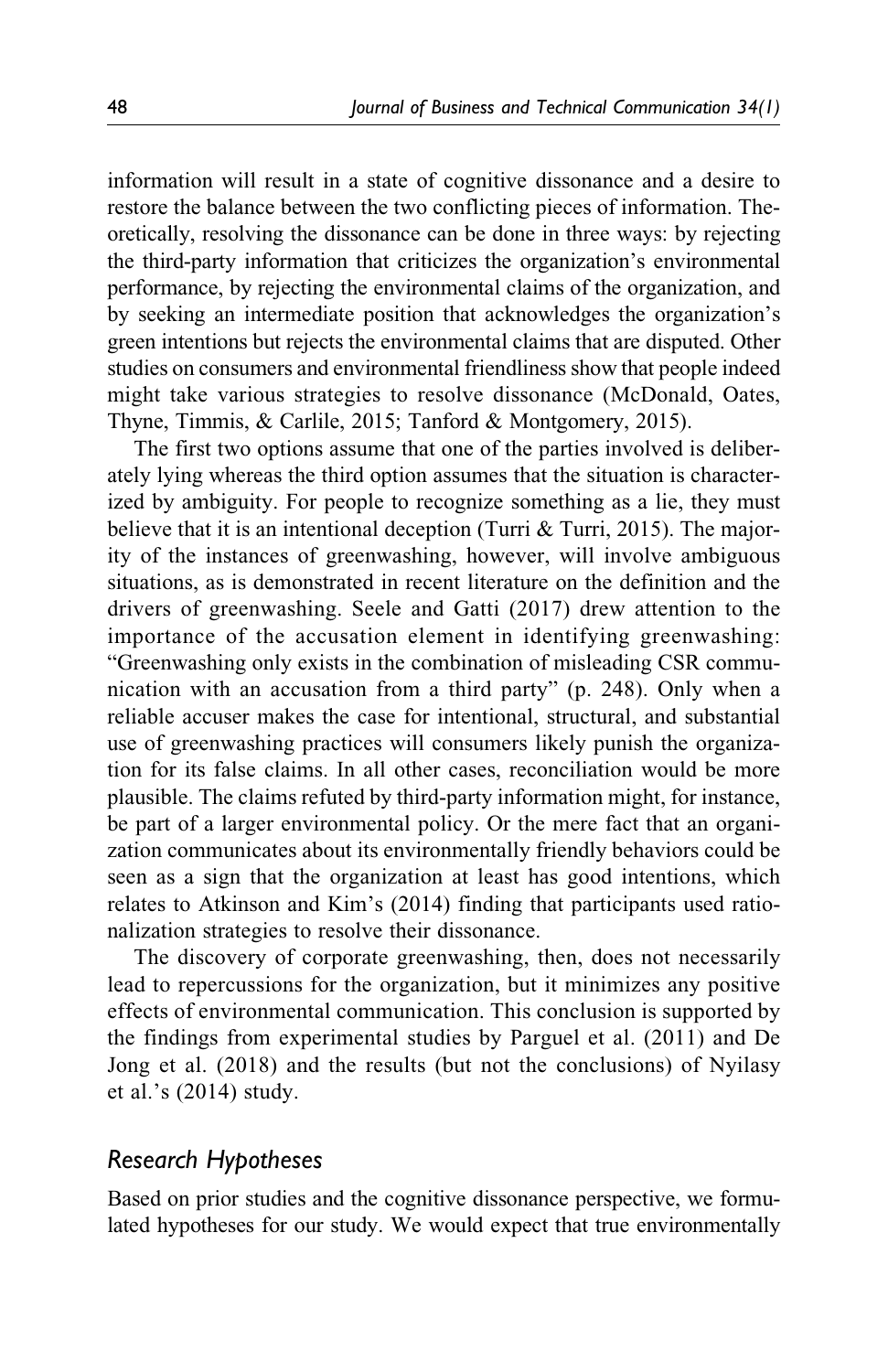friendly behavior would lead to a better reputation than would instances of greenwashing. Many studies show that green behavior has positive effects on the attitudes of stakeholders (Aguinis & Glavas, 2012; S. Du et al., 2010; Smith & Langford, 2009; Torres et al., 2012), but the aforementioned studies on the effects of greenwashing show that such positive effects disappear in the case of greenwashing. Macro-level research focusing on the relationship between the environmental behavior and the financial performance of companies suggests similar tendencies (Berrone et al., 2017; X. Du, 2015; Walker & Wan, 2012; Wu & Shen, 2013). We therefore formulated the following two hypotheses:

Hypothesis 1: Green organizations generate higher scores on reputation than do organizations guilty of behavioral-claim greenwashing.

Hypothesis 2: Organizations that have initiated environmentally friendly behaviors themselves generate higher scores on reputation than do organizations guilty of motive greenwashing.

Considering the differences in environmental consequences between behavioral-claim greenwashing and motive greenwashing, we expected that each type of greenwashing would have a different effect on corporate reputation. Behavioral-claim greenwashing implies that the organization does not (entirely) demonstrate the environmental behaviors it claims whereas motive greenwashing implies that only the organization's reasons behind its behaviors differ from what it communicates. From a consequentialist perspective, truthfulness of green behavior would be more important than truthfulness of motives. Because earlier research shows that people can accept some degree of self-interest in CSR activities as long as they also see intrinsic motives (De Vries, Terwel, Ellemers, & Daamen, 2015), we expected that taking credit for following legal obligations would have less negative effects than would telling lies or half-lies about environmental behaviors. Thus, we developed the following hypothesis:

Hypothesis 3: Behavioral-claim greenwashing has a larger negative effect on reputation than does motive greenwashing.

Based on the cognitive dissonance framework, which assumes that even in clear cases of greenwashing (see De Jong et al., 2018; Nyilasy et al., 2014; Parguel et al., 2011), people would still perceive that the green communication at least reflects a company's overall disposition to behave environmentally friendly, we expected no differences between the two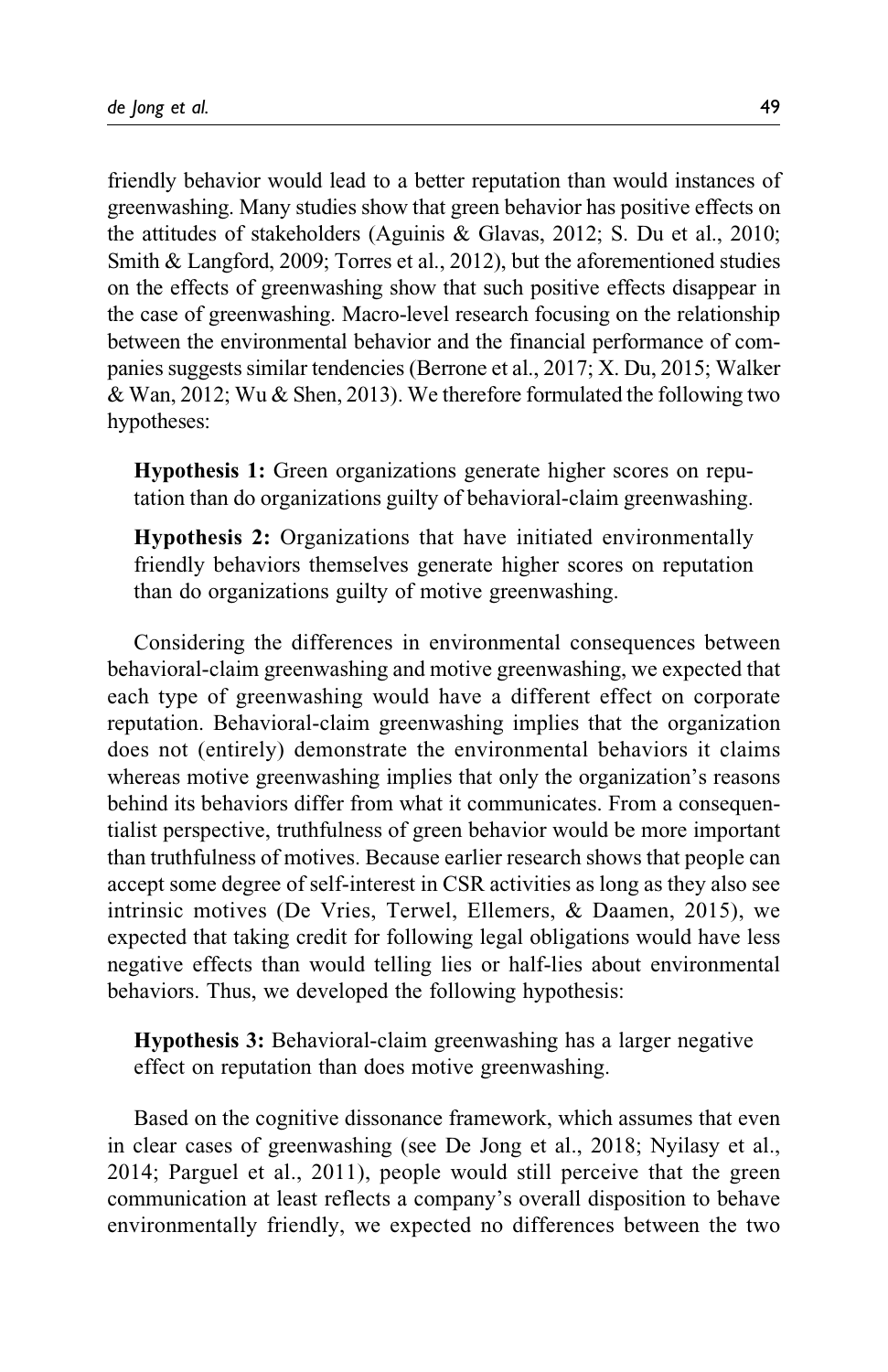|                     |                | Behavioral-claim greenwashing                            |                                 |                            |  |  |
|---------------------|----------------|----------------------------------------------------------|---------------------------------|----------------------------|--|--|
|                     |                | Vocal green<br>Partial greenwashing<br>Full greenwashing |                                 |                            |  |  |
| Motive greenwashing | Own initiative | $Truth +$<br>Own initiative                              | $Half-lies +$<br>Own initiative | $Lies +$<br>Own initiative |  |  |
|                     | Taking credit  | $T$ ruth +<br>Taking credit                              | $Half-lies +$<br>Taking credit  | $Lies +$<br>Taking credit  |  |  |

Figure 1. Experimental design.

levels of behavioral-claim greenwashing (lies and half-lies). From this perspective, the difference between lies and half-lies is only gradual: Both are not true, and in both cases, the organization might still be perceived to have the aspiration to care for the environment. We thus formulated the following hypothesis:

Hypothesis 4: Organizations guilty of partial behavioral-claim greenwashing (telling half-lies) generate similar scores on reputation as do organizations guilty of full behavioral-claim greenwashing (telling lies).

# Method

To test our hypotheses, we conducted a randomized  $3 \times 2$  online experimental study with two independent variables: behavioral-claim greenwashing and motive greenwashing (see Figure 1). Behavioral-claim greenwashing was operationalized by three different situations: an organization that told the truth, one that told half-lies, and one that told lies about its environmental performance. Motive greenwashing was operationalized by two different situations: an organization that implemented green behaviors on its own initiative and one that took credit for merely complying with legal requirements. The dependent variables were three corporate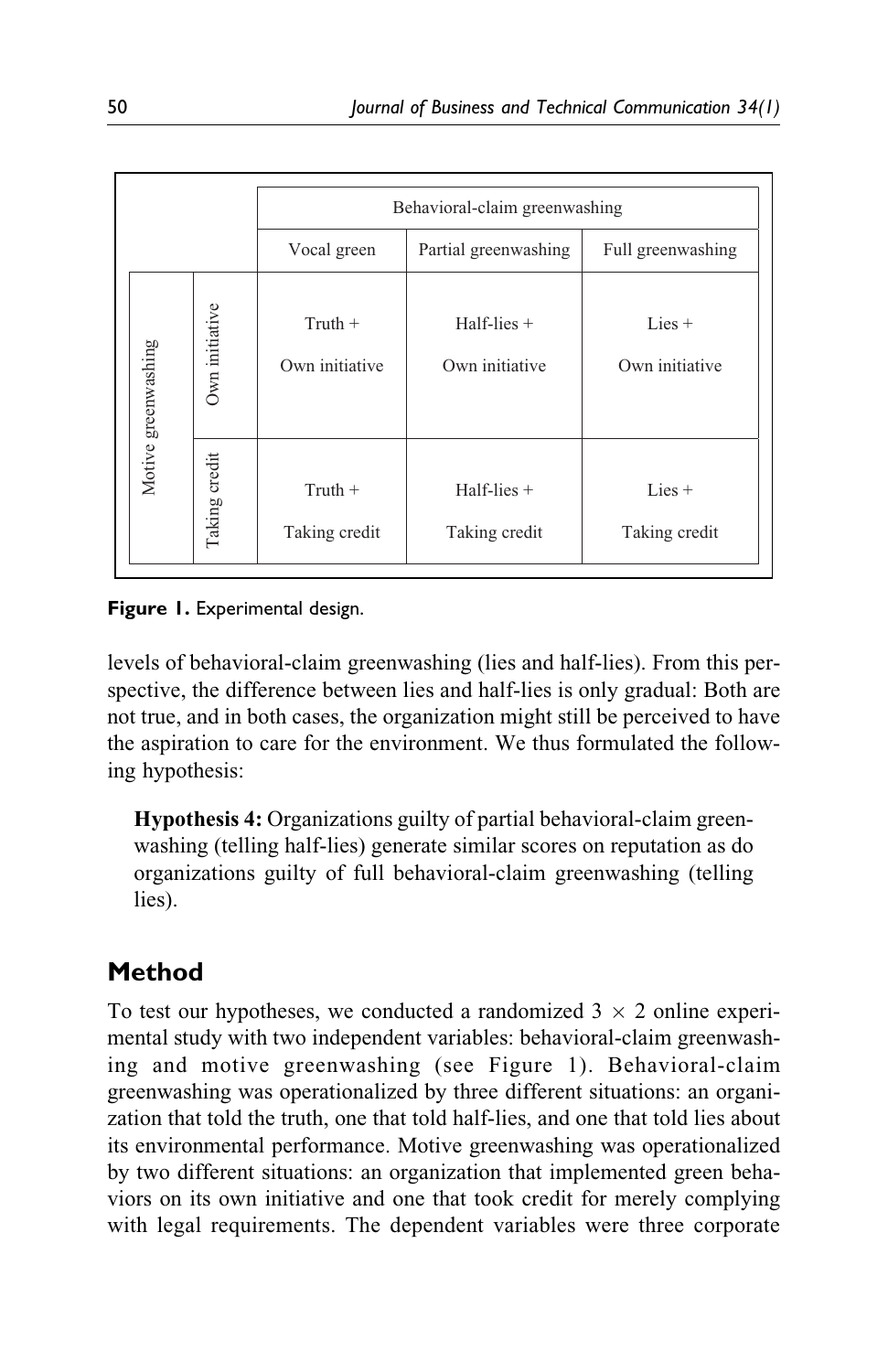reputation constructs: environmental performance, product and service quality, and financial performance. The experiment combined a betweensubjects and within-subjects design. Participants answered questions about the company's reputation twice: after reading the company information, including its environmental claims (T1), and after reading a third-party message about the veracity of the environmental information (T2). The research was approved by our university's Ethical Committee.

#### Case: Cruise Industry

For our experiment, we used the case of a fictional cruise company (G&H Cruises), inspired by an example in Lyon and Maxwell's (2011) study. Lyon and Maxwell described the case of a cruise company included in Don't Be Fooled: The Ten Worst Greenwashers of 2003:

Royal Caribbean points to its advanced wastewater treatment systems as a sign of environmental progressiveness, yet they are installed on just 3 of the company's 26 cruise ships. The advanced systems are only found on its Alaskan fleet, which due to Alaskan law are subject to the strictest environmental standards in the industry. Royal Caribbean deems them unnecessary on cruise ships that travel other routes. (p. 8)

In this particular case, an example of both types of greenwashing can be found. The cruise company tells a half-lie (behavioral-claim greenwashing) about wastewater treatments systems, which can only be found on some of its cruise ships, and takes credit (motive greenwashing) for green activities that in fact are required by law. Both types of greenwashing are more ambiguous than outright lies. Telling a half-lie confirms that the organization indeed takes environmental initiatives but does not fully live up to its promises. Taking credit for complying with regulations confirms that the organization behaves in an environmentally friendly way but is not honest about its motives.

Environmental impact is a prominent aspect of CSR within the cruise industry (R. A. Klein, 2011). In its report on the environmental impact of cruise ships, the European Marine Equipment Council (2010) describes seven environmental issues of vessels: gas emissions, ship waste disposal, bilge water (oily water from the engine room), blackwater (sewage water), grey water (from showers, sinks, and laundry), ballast water, and underwater coatings. These issues are constantly monitored and subjected to legal restrictions by organizations such as the International Maritime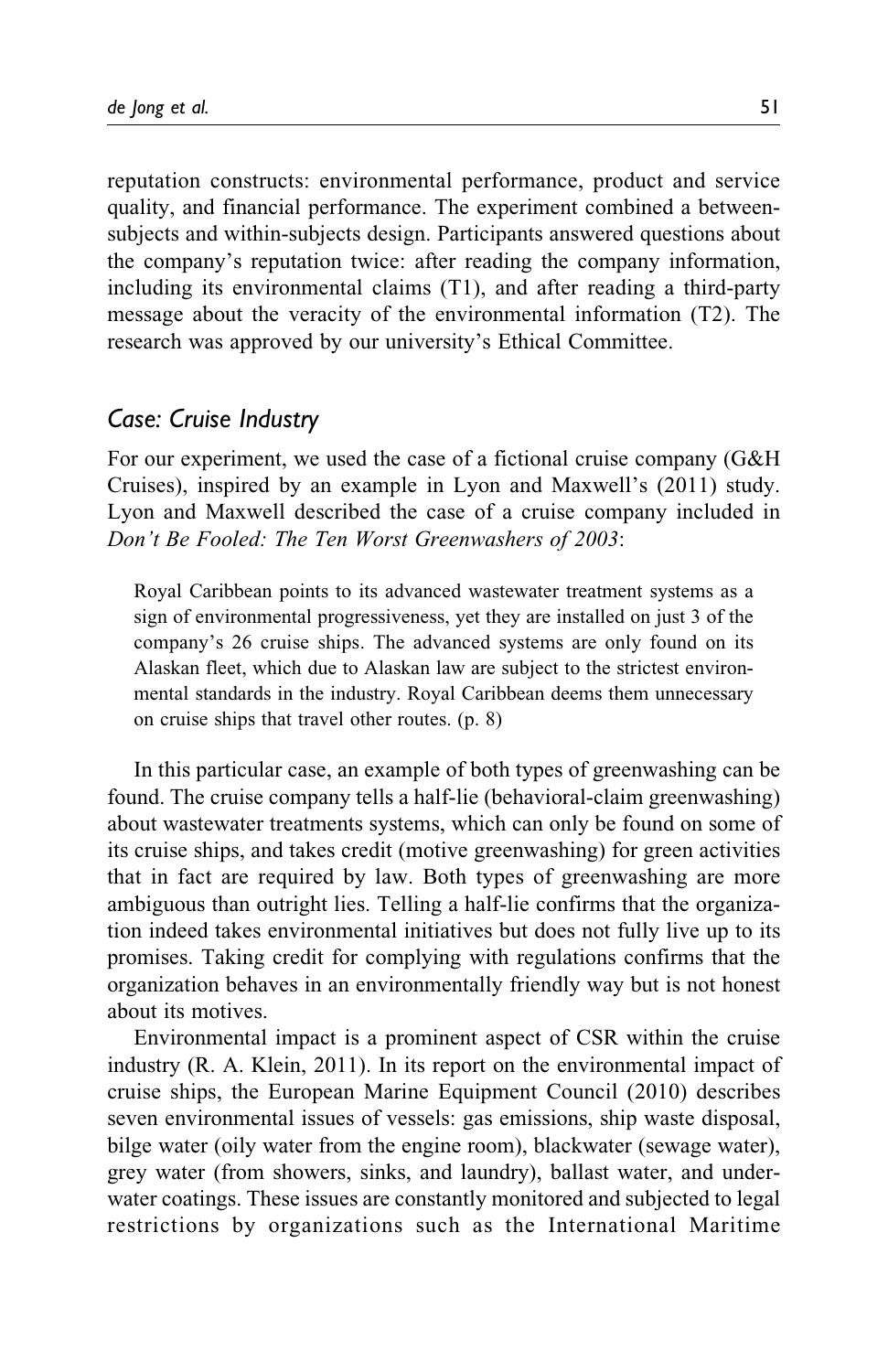Organization. Cruise companies are aware that their impact on the environment is closely observed, and they increasingly commit themselves to implement green solutions.

## Experimental Manipulations

Our experimental materials consisted of two parts. First, participants received company information, which was exactly the same in all conditions. The company information consisted of two corporate Web pages: one about the history of G&H Cruises and one about its environmental initiatives. The latter page describes G&H Cruises' environmental ambitions, highlighting three environmental initiatives: hull coatings (to reduce energy consumption through the use of environmentally safe paint that creates a smoother hull in order to optimize drag force), propulsion and hull design (to reduce energy consumption by optimizing the hull shape and propulsion systems), and advanced wastewater purification (to reduce the emission of polluted water). A screenshot of the environmental initiatives page is shown in Appendix A.

Second, participants received third-party information about the environmental behaviors of G&H Cruises. Participants read a four-paragraph Nautical News (a fictional newspaper) article about G&H Cruises (see Appendix B for an example). The first paragraph provides background information about the company and was the same in all conditions. The title and subtitle and the remaining three paragraphs differentiate the six experimental conditions:

- Condition 1 (truth/own initiative): "G&H Cruises nominated for Global Green Awards 2015 for its green initiatives. Recognition for G&H's environmental progressiveness." The article states that G&H Cruises is nominated for an environmental award and explicitly mentions some of the initiatives that were presented on G&H Cruises' Web page.
- Condition 2 (half-lies/own initiative): "G&H Cruises not completely honest about its green initiatives. Doubts about the effectiveness and degree of implementation of green initiative." The article refers to research by the International Maritime Environment Office (IMEO) showing that the hull coating is not effective and that the wastewater purification can only be found on 3 of the 29 vessels.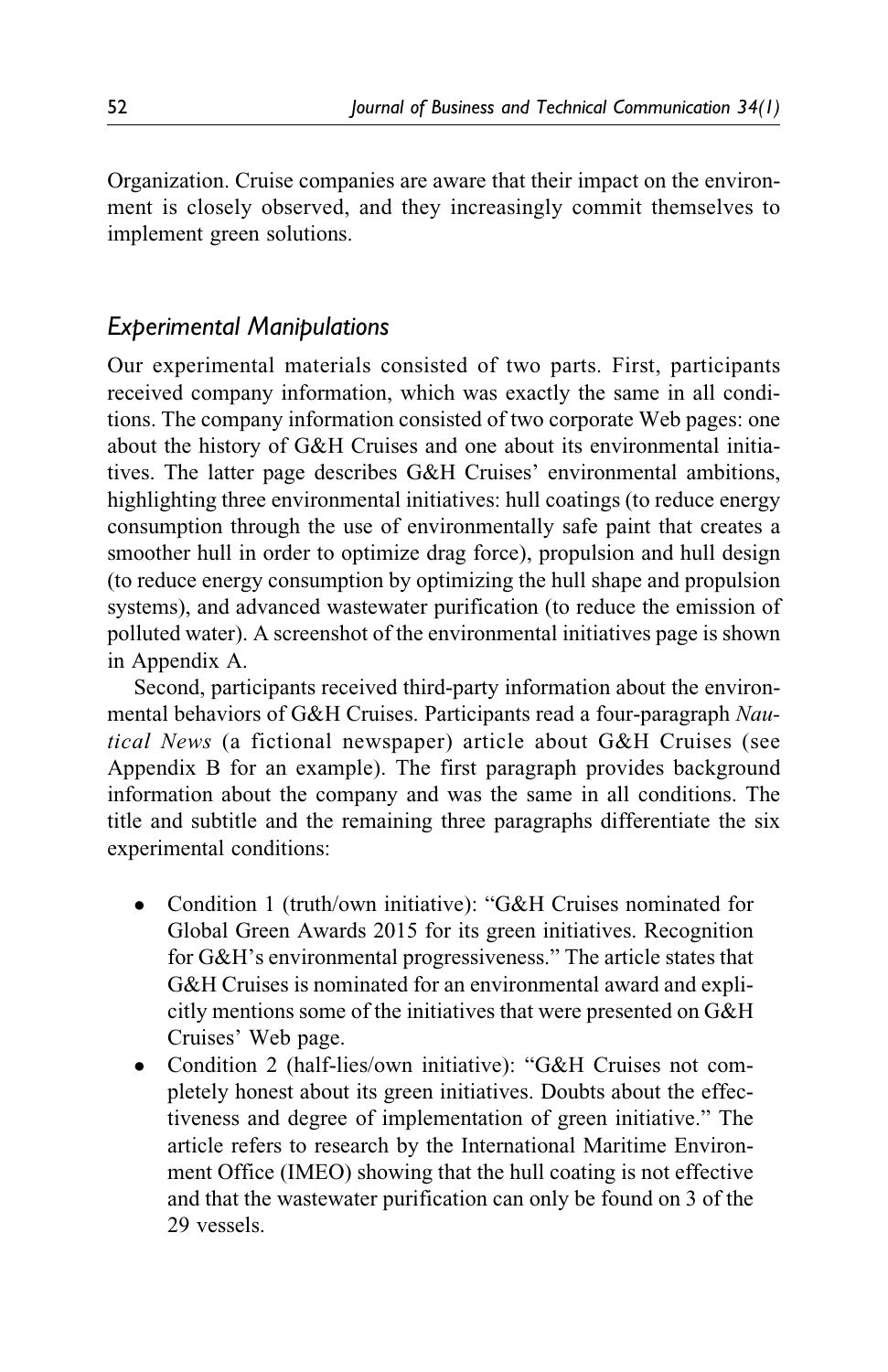- Condition 3 (lies/own initiative): "G&H Cruises lies about green initiatives implementation. Cruise company did not upgrade their ships as they claimed." The article refers to IMEO research showing that nothing happened at G&H Cruises regarding hull coatings and advanced wastewater purification.
- Condition 4 (truth/taking credit): "G&H Cruises claims maritime regulations as own green initiatives. Cruise company included legally required measures in their green initiatives statement." The article refers to IMEO research showing that G&H Cruises indeed implemented all green initiatives but that these green initiatives merely comply with current maritime legislation.
- Condition 5 (half-lies/taking credit): "G&H Cruises not completely honest about its green initiatives. Cruise company uses partly implemented regulations as own green initiative." The article refers to IMEO research showing that G&H Cruises' green initiatives merely comply with current maritime legislation and that the hull coating is not effective and the wastewater purification can only be found on 3 of the 29 vessels.
- Condition 6 (lies/taking credit): "G& H Cruises breaking regulations and lying about green initiatives. Cruise company did not upgrade ships as required by law and claimed regulation as own green initiative." The article refers to IMEO research showing that G&H Cruises' green initiatives merely comply with current maritime legislation and that nothing happened at G&H Cruises regarding hull coatings and advanced wastewater purification.

# Manipulation Check

We tested the six manipulations in a separate manipulation check. In an online survey, 59 participants were randomly assigned to one of the six conditions. They each read the corporate information about G&H Cruises and one of the six versions of the Nautical News article. Afterward, they answered three questions.

One question focused on behavioral-claim greenwashing, asking participants to answer on a 3-point scale the extent to which the company was implementing its environmental claims (from *fully implementing* to *not* implementing). An analysis of variance (ANOVA) revealed a significant difference between the three behavioral-claim greenwashing conditions,  $F(2, 55) = 5.27, p < .001$ , partial  $\eta^2 = .39$ , and a Tukey HSD post hoc test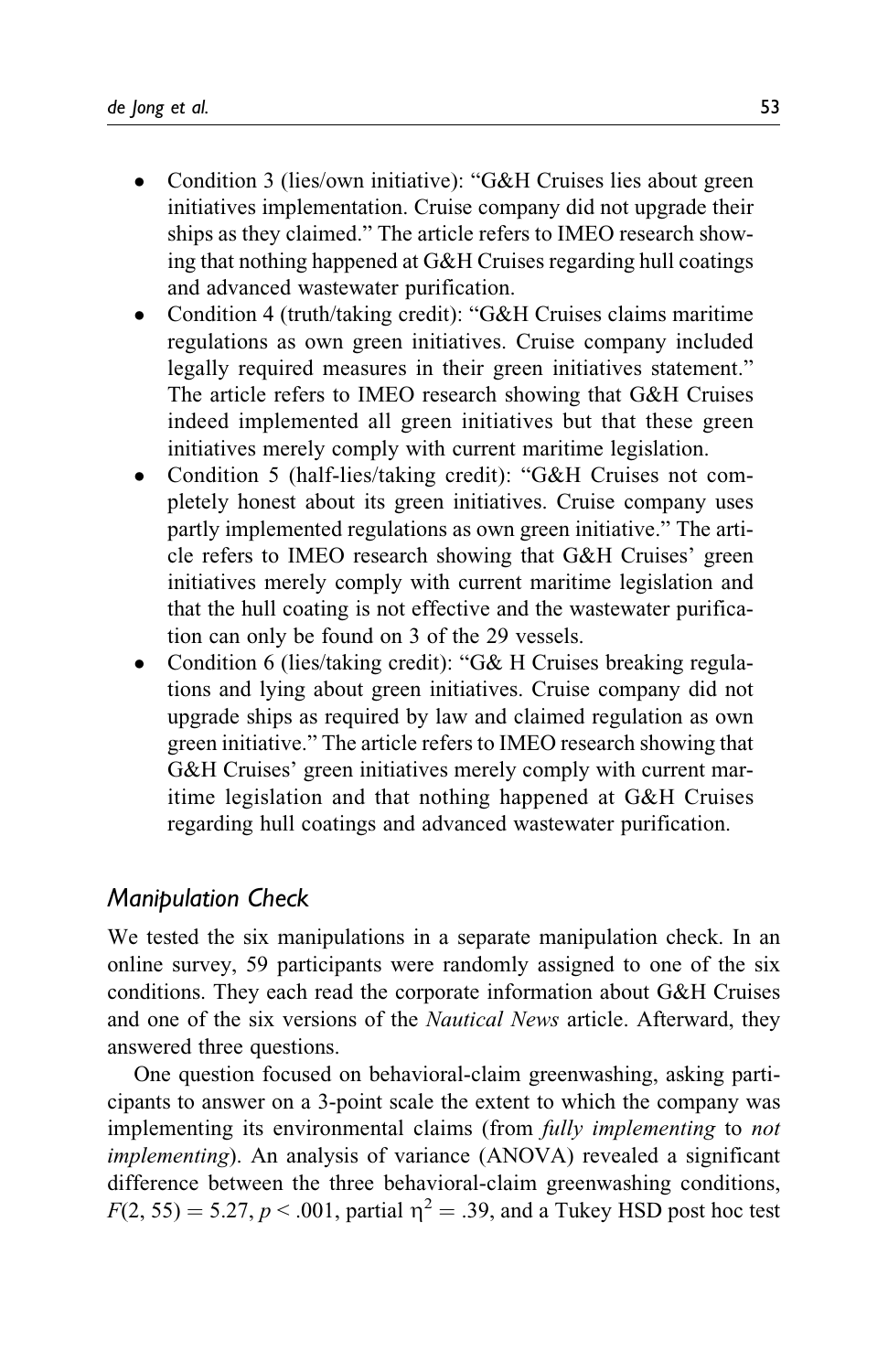showed that all three conditions significantly differed from each other in the expected direction ( $p < .05$ ).

Two questions, both using a 5-point Likert-type scale (from *fully dis*agree to fully agree), focused on motive greenwashing. The first question asked whether the company's environmental initiatives were voluntary actions. The ANOVA for this question showed a significant difference between the two motive greenwashing conditions,  $F(1, 56) = 9.94$ ,  $p < .005$ , partial  $\eta^2 = .15$ , in the expected direction. The second question asked whether the company's environmental initiatives were, in fact, merely complying with maritime legislations. An ANOVA for this question also showed a significant difference between the two motive greenwashing conditions in the expected direction,  $F(1, 56) = 27.19$ ,  $p < .001$ ,  $p^2 = .33$ .

#### Instrument

To measure participants' reactions to the corporate information and the third-party information, we developed a questionnaire. The original questionnaire consisted of 30 items, with 14 of these items measuring four constructs of corporate reputation (emotional appeal, products and services, social responsibility, and financial performance), based on Fombrun, Gardberg, and Sever's (2000) Corporate Reputation Quotient. The other items included 6 items measuring environmental performance, based on Ralston et al.'s (2015) study, as well as 5 items measuring green brand image and 5 items measuring green brand trust, based on Chen's (2010) study. Participants were asked to answer these questions using a 7 point Likert-type scale.

Two factor analyses of the questions asked at T1 and T2, respectively, showed a considerable overlap between the various scales used in the research, particularly between the items regarding social responsibility, environmental performance, green brand image, and green brand trust. Based on these factor analyses, we decided to eliminate confounding questions, which resulted in three constructs, all fitting within the corporate reputation typology.

The first construct, environmental performance, focused on participants' judgments about the environmental behavior of G&H Cruises. This construct was measured using 6 items (e.g., "G&H Cruises produces the least possible harm to the environment"). The scale had a Cronbach's  $\alpha$  of .82 at T1 and .94 at T2. The second construct, product and service quality, addressed the expected quality of the cruises offered by G&H Cruises. Four items measured this construct (e.g., "G&H Cruises offers high-quality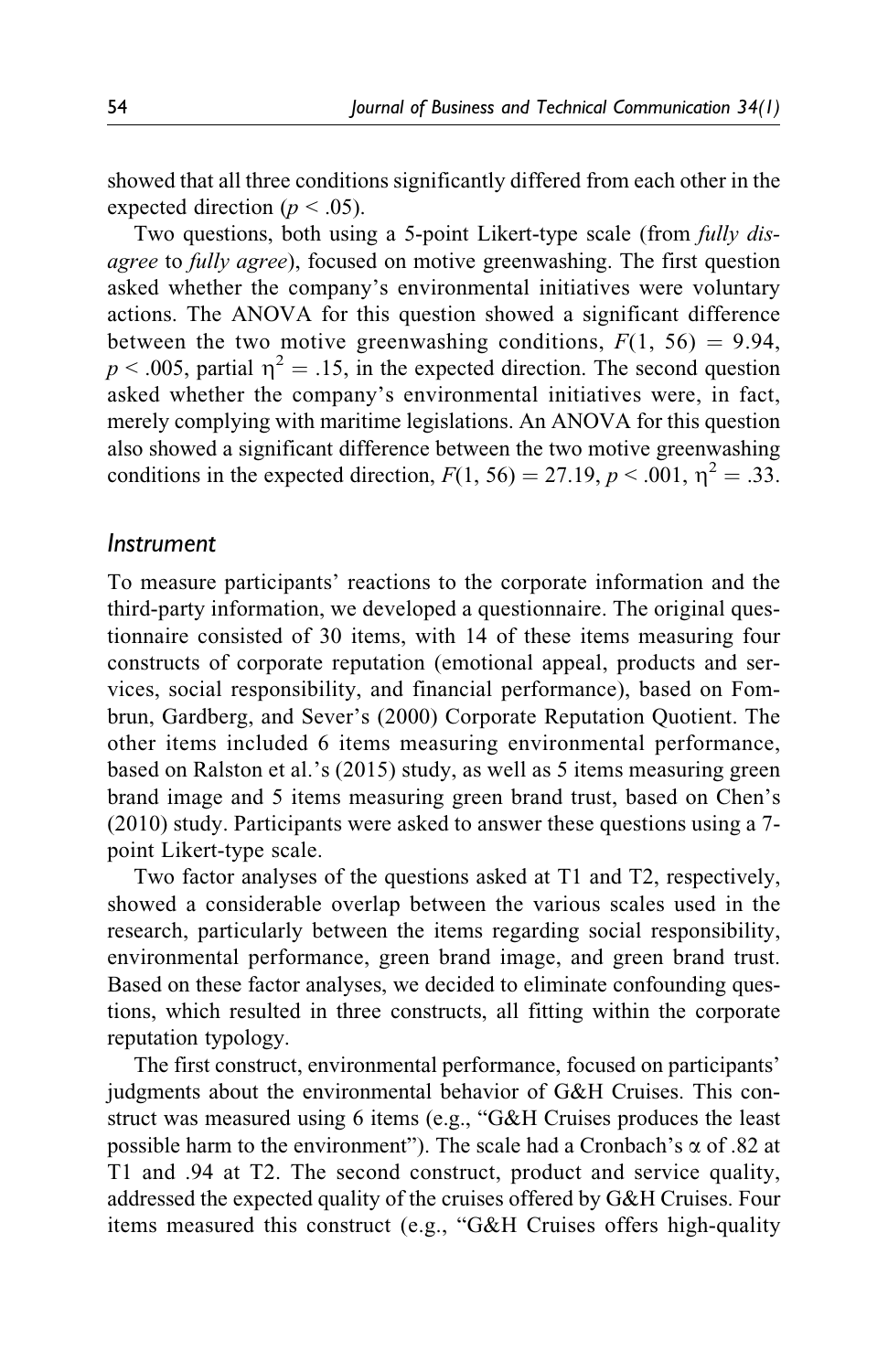cruises"). The scale had a Cronbach's  $\alpha$  of .61 at T1 and .83 at T2. The third construct, financial performance, involved participants' estimation of G&H Cruises' business success. This construct was measured using 4 items (e.g., "G&H Cruises looks like a low-risk investment"). The scale had a Cronbach's  $\alpha$  of .74 at T1 and .80 at T2. All Cronbach's  $\alpha$ s were sufficient, except the products and service quality construct at T1, which was barely acceptable.

In addition, we measured two constructs at the end of the research to assess the comparability of the experimental groups on key variables. To measure participants' interest in environmental issues, we adapted a 4-item scale from Bohlen, Schlegelmilch, and Diamantopoulos (1993; e.g., "I do my best to be as environmentally friendly as possible"). The scale had a Cronbach's  $\alpha$  of .78. To measure participants' attitude toward cruises, we formulated four semantic differential questions (e.g., "worth considering" vs. "not worth considering" or "interesting" vs. "boring"). This scale had a Cronbach's  $\alpha$  of 92.

### Procedure

We collected our data via an online Qualtrics questionnaire that was distributed on various social media platforms (Facebook, Twitter, forums). Participants were randomly assigned to one of the six experimental conditions. They were required to answer all questions and could not browse back to previous screens. The first screen informed participants about the purpose of the research. To prevent them from focusing too strongly on environmental performance issues, we framed the research as a study into people's impressions of companies based on the information presented on their corporate Web site. Participants were asked to read all texts carefully. Then participants were asked to provide basic demographic information (age, gender, and educational level). Next they saw two screens with the corporate information about G&H Cruises: first, the company's history and second, its environmental initiatives. After reading the materials, participants answered the first set of questions about their impression of G&H Cruises. They were then presented with the third-party information about G&H Cruises' environmental behavior (the Nautical News article). After reading the article, they answered the second set of questions about their impression of G&H Cruises (which was identical to the first set of questions). At the end of the questionnaire, participants answered questions about their interest in environmental issues and their attitude toward cruises.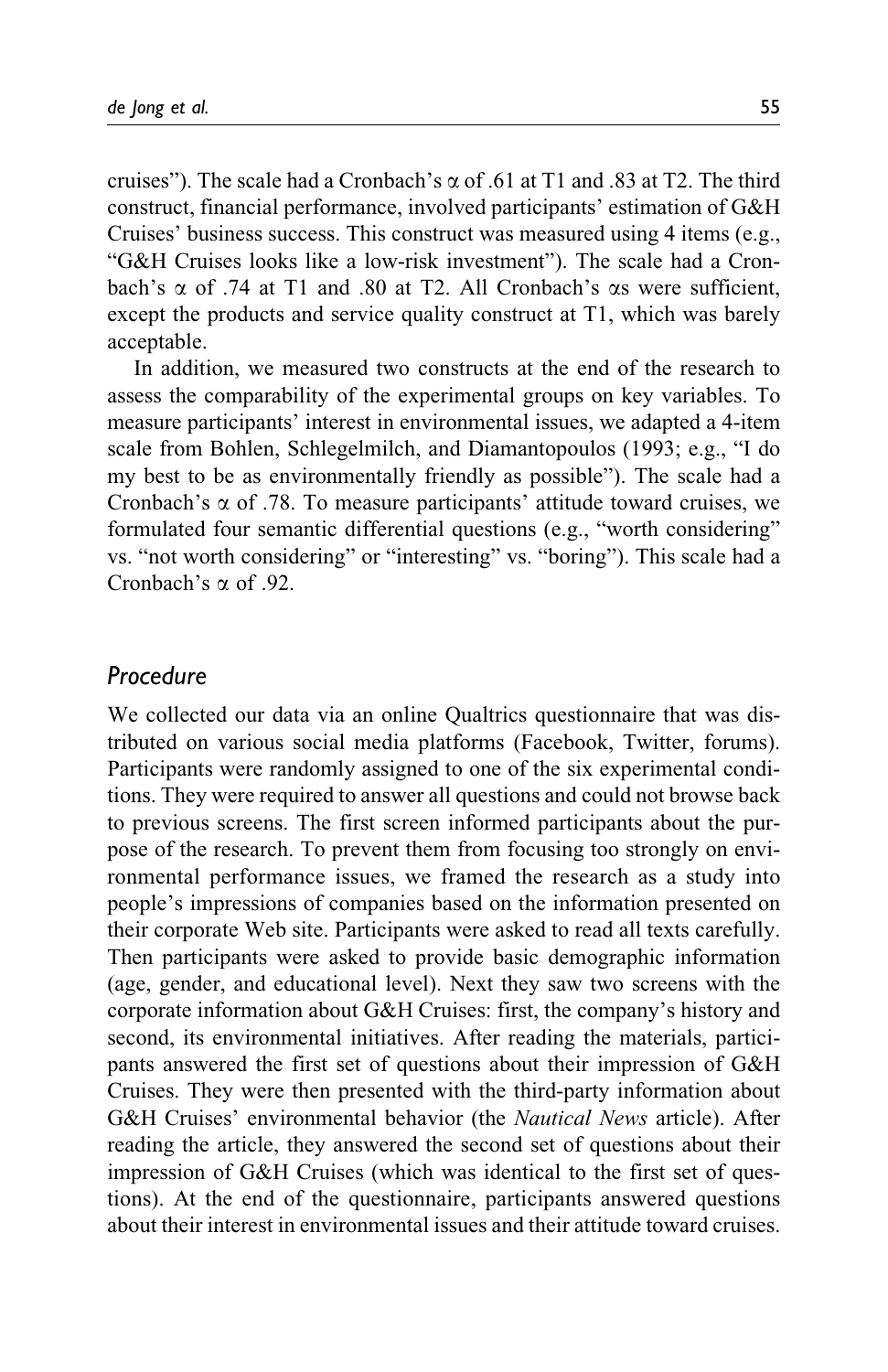### Participants

Because the participants were recruited via social media platforms, the sample for this study can be characterized as a convenience one. But participants were randomly assigned to the six experimental conditions. A total of 191 participants responded to the questionnaire. After inspecting the time taken to fill out the questionnaire, we excluded 28 participants because the time they took was either too short (less than 5 minutes) or too long (more than 1 hour). The former implied that the participant did not read all texts carefully whereas the latter might mean that the entire session was interrupted by other activities and that the time between reading texts and answering questions was too long. After we inspected the demographic variables, we excluded three additional participants because their educational level deviated too much from that of the overall sample, which ranged from having a medium to high level of education. The remaining 160 participants were all included in the analyses.

The male–female ratio of the participants was almost in balance (47% vs. 53\%, respectively). The participants' mean age was 25.7 ( $SD = 8.1$ ), with their ages ranging from 17 to 67 years, which indicates a wide variety of age-groups. The highest percentage of participants had a university degree  $(66\%)$ , followed by a high school diploma  $(24\%)$  and a higher vocational education diploma (10%).

To verify whether the six experimental groups were comparable, we analyzed the demographic variables of the groups as well as the participants' scores on their interest in environmental issues and their attitude toward cruises.  $\chi^2$  tests showed that there were no significant differences between the groups regarding gender ( $\chi^2 = 9.95$ ,  $p = .22$ ) and educational level ( $\chi^2$  = 10.76, p = .37). An ANOVA showed no differences regarding participants' age,  $F(5, 154) = .83$ ,  $p = .52$ ; interest in environmental issues,  $F(5, 154) = 1.01, p = .41$ ; and attitude toward cruises,  $F(5, 154) = .30, p =$ .90. We therefore concluded that the six groups were comparable.

## **Results**

We analyzed the data using multivariate repeated-measures ANOVA, with the three corporate reputation constructs measured at T1 and T2 as dependent variables and the three behavioral-claim and two motive greenwashing conditions as independent variables. Our analyses focused on the interactions between the within-subjects and between-subjects variables, which show the extent to which the experimental groups reacted differently to the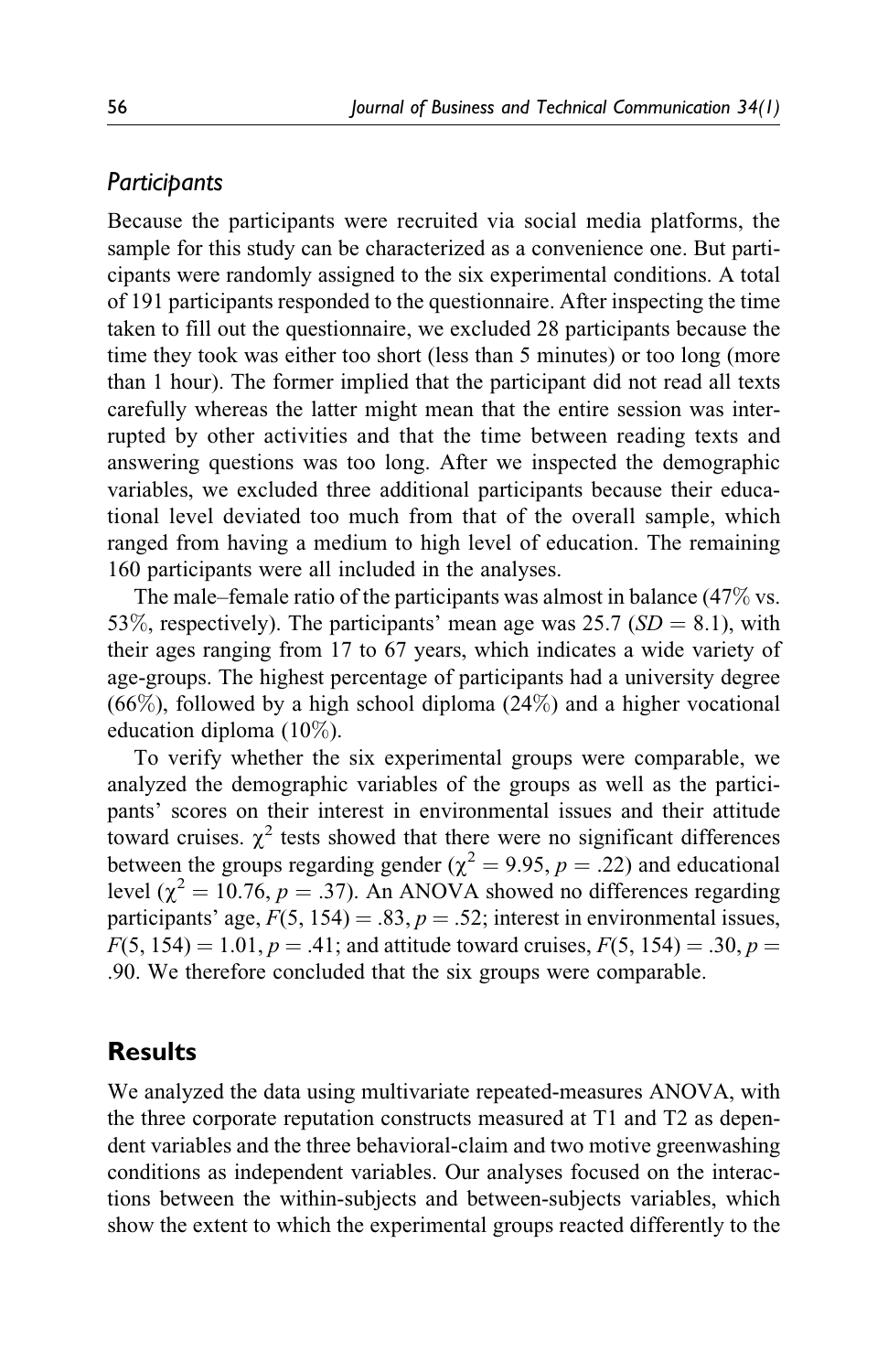| Independent Variable                                                      | Wilks' $\lambda$ | F     | df          | Significance $(p)$ | $n^2$ |
|---------------------------------------------------------------------------|------------------|-------|-------------|--------------------|-------|
| Effects of third-party information                                        | .471             | 56.82 | 3.152       | < 001              | .53   |
| Interaction with behavioral-claim<br>greenwashing                         | .722             |       | 8.960 6.304 | 5.001              | .15   |
| Interaction with motive<br>greenwashing                                   | .972             | 1.44  | 3.152       | .24                |       |
| Three-way interaction with<br>behavioral-claim and motive<br>greenwashing | .884             | 3.24  | 6.304       | < 0.005            | .06   |

| <b>Table 1.</b> Multivariate Test Results for the Within-Subjects Effect and Its Interac- |
|-------------------------------------------------------------------------------------------|
| tions With Between-Subjects Variables: Which Independent Variables Affect the             |
| Combined Dependent Variables?                                                             |

third-party information. Since it is not possible to conduct post hoc analyses for the interactions of between- and within-subjects variables, we complemented our overall analysis with similar pairwise, repeated-measures analyses for the three behavioral-claim greenwashing groups.

Table 1 presents the multivariate test results for the within-subjects effect and its interaction with the between-subjects variables. Our first analysis focuses on the question, which independent variables affect the combined dependent variables? First, we found a significant difference between the two moments of measurement. The confrontation with the third-party information appears to have had a substantial negative effect on the participants' views of the company's reputation. More important, we found a significant interaction with behavioral-claim greenwashing, indicating that the participants in the truth, half-lie, and lie condition reacted differently to the third-party information. The partial  $\eta^2$  suggests a substantial and thus practically meaningful difference, meaning that the behavioralclaim greenwashing variable made a difference (which we will further explore in the univariate analyses). No significant interaction effect was found with motive greenwashing, indicating that it generally did not matter for participants whether the green initiatives were self-initiated or merely reflected compliance with legal obligations. Finally, there was a marginally significant but practically meaningful three-way interaction with behavioral-claim greenwashing and motive greenwashing, suggesting that combinations of behavioral-claim and motive greenwashing had different effects on the corporate reputation constructs (which we will also further explore in the univariate analyses). These multivariate results imply that we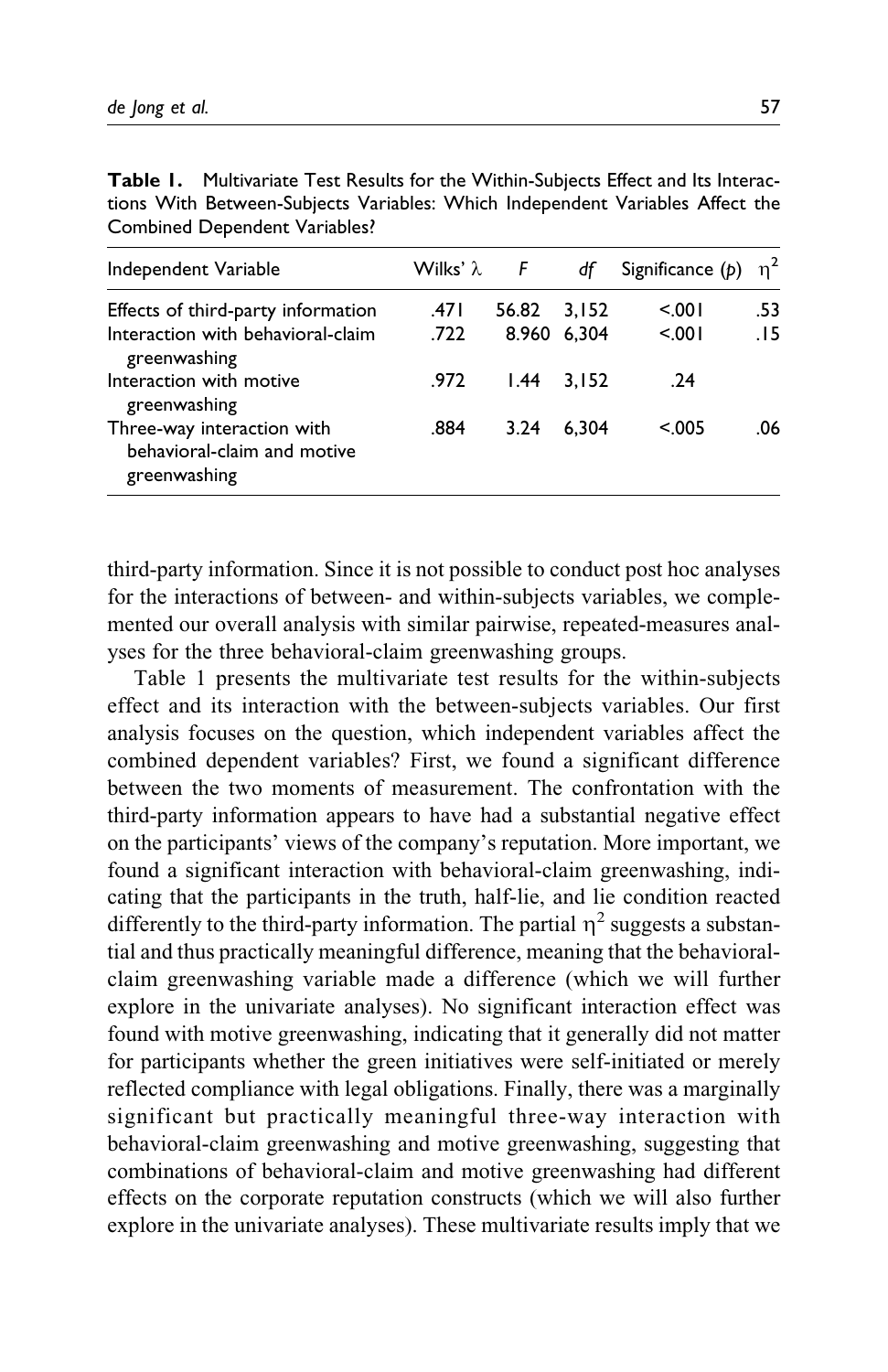| Dependent Variable                                                  | F      | df    | Significance $(p)$ | $n^2$ |
|---------------------------------------------------------------------|--------|-------|--------------------|-------|
| Effects of third-party information                                  |        |       |                    |       |
| Environmental performance                                           | 141.18 | 1.154 | < 001              | .49   |
| Product and service quality                                         | 19.40  | 1.154 | 5.001              | .H    |
| Financial performance                                               | 1.27   | 1,154 | .26                |       |
| Interaction with behavioral-claim greenwashing                      |        |       |                    |       |
| Environmental performance                                           | 28.55  | 2.154 | < 001              | .27   |
| Product and service quality                                         | 7.99   | 2.154 | < 0.005            | .09   |
| Financial performance                                               | 5.03   | 2.154 | 501                | .06   |
| Three-way interaction with behavioral-claim and motive greenwashing |        |       |                    |       |
| Environmental performance                                           | 4.64   | 2,154 | < 0.05             | .06   |
| Product and service quality                                         | 0.45   | 2.154 | .64                |       |
| Financial performance                                               | 2.18   | 2.154 | .12                |       |
|                                                                     |        |       |                    |       |

Table 2. Univariate Test Results for the Within-Subjects Effect and Its Interactions With Between-Subjects Variables: Which Dependent Variables Are Affected by the Independent Variables?

Note. The analysis is limited to the independent variables with significant multivariate effects.

must examine the univariate test results regarding the interaction with behavioral-claim greenwashing and regarding the three-way interaction with behavioral-claim and motive greenwashing.

Our second analysis focuses on the question: Which dependent variables are affected by the independent variables? Table 2 presents the univariate test results. The effects of the third-party information were limited to two dependent variables: environmental performance and product and service quality. No effects were found on financial performance. The participants' exposure to the third-party information had a large negative effect on their perceptions of the company's environmental behavior and a substantial negative effect on their perceptions of the quality of the products and services offered but no effect on their perceptions of the company's financial performance. We found significant interaction effects with behavioral-claim greenwashing for all three dependent variables, with the largest effects for environmental performance, followed by products and services and financial performance. Thus, the differences between the truth, half-lies, and lies conditions applied to all three dependent variables. Finally, a significant three-way interaction effect with behavioral-claim and motive greenwashing was found only for environmental performance.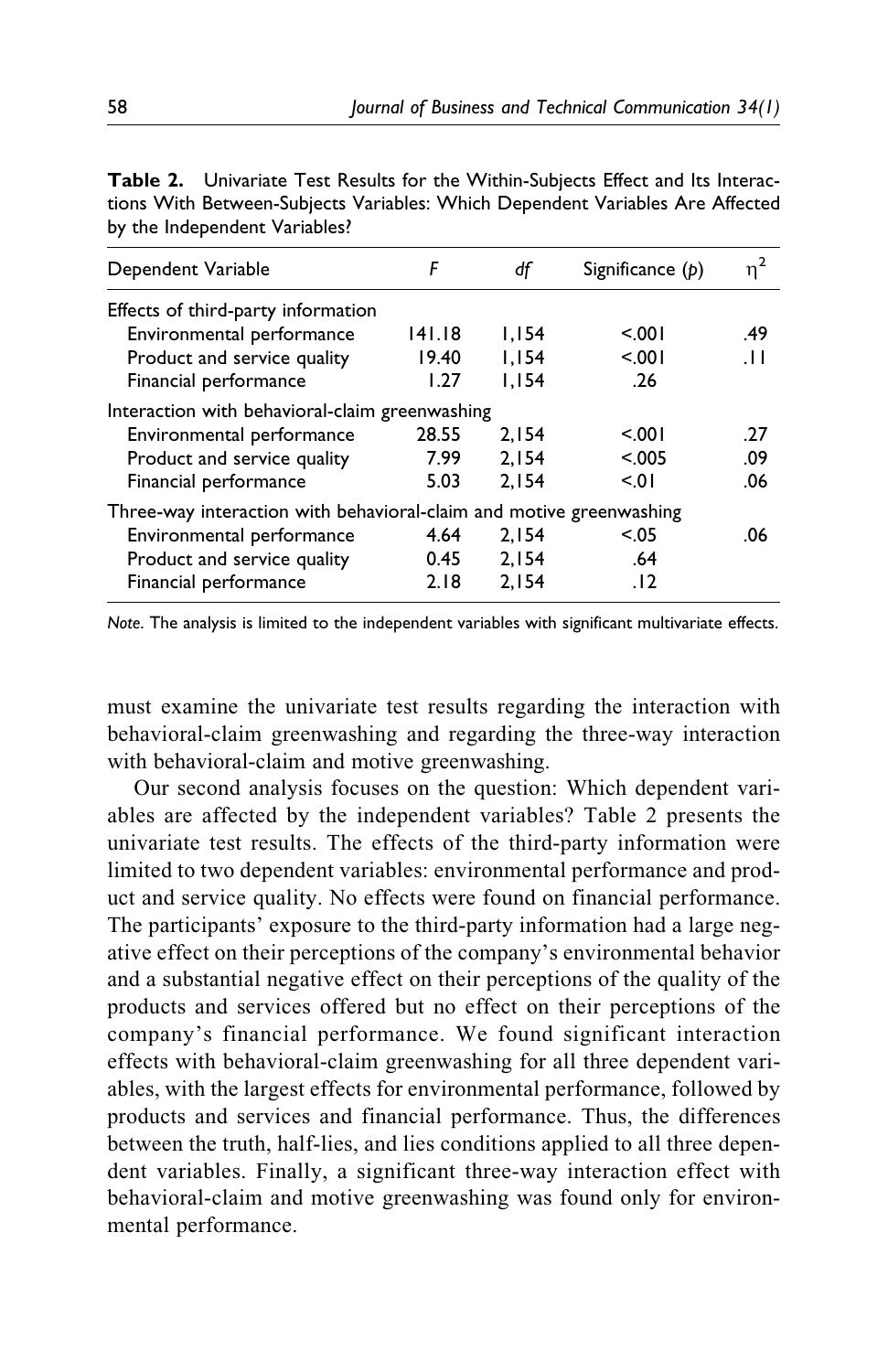| Independent Variable                                                      | Wilks' $\lambda$ | F     | df    | Significance $(p)$ | $\eta^2$ |
|---------------------------------------------------------------------------|------------------|-------|-------|--------------------|----------|
| Comparison: truth-half-lie                                                |                  |       |       |                    |          |
| Effects of third-party information                                        | .538             | 28.07 | 3,98  | 5.001              | .46      |
| Interaction with behavioral-claim<br>greenwashing                         | .660             | 16.86 | 3,98  | 5.001              | .34      |
| Interaction with motive<br>greenwashing                                   | .929             | 2.51  | 3,98  | .06                |          |
| Three-way interaction with<br>behavioral-claim and motive<br>greenwashing | .830             | 6.68  | 3,98  | 5.001              | .17      |
| Comparison: truth-lie                                                     |                  |       |       |                    |          |
| Effects of third-party information                                        | .562             | 25.94 | 3,100 | < 001              | .44      |
| Interaction with behavioral-claim<br>greenwashing                         | .679             | 15.73 | 3,100 | 5.001              | .32      |
| Interaction with motive<br>greenwashing                                   | .957             | 1.51  | 3,100 | .22                |          |
| Three-way interaction with<br>behavioral-claim and motive<br>greenwashing | .925             | 2.71  | 3,100 | < 0.05             | .08      |
| Comparison: half-lie-lie                                                  |                  |       |       |                    |          |
| Effects of third-party information                                        | .354             | 63.33 | 3.104 | 5.001              | .65      |
| Interaction with behavioral-claim<br>greenwashing                         | .992             | 0.296 | 3,104 | .83                |          |
| Interaction with motive<br>greenwashing                                   | .937             | 2.35  | 3,104 | .08                |          |
| Three-way interaction with<br>behavioral-claim and motive<br>greenwashing | .953             | 1.70  | 3,104 | .17                |          |

**Table 3.** Multivariate Test Results for Pairwise Comparisons of the Within-Subjects Effect and Its Interactions With Between-Subjects Variables: Which Independent Variables Affect the Combined Dependent Variables?

To find out to what extent the three behavioral-claim greenwashing conditions differed, we conducted pairwise, multivariate repeatedmeasures ANOVAs, focusing solely on the differences between the three behavioral-claim greenwashing conditions and on the three-way interaction with behavioral-claim and motive greenwashing. Table 3 summarizes the multivariate results. The results show significant and practically meaningful differences in the truth–half-lie and truth–lie comparisons but not in the half-lie–lie comparison. Table 4 presents the univariate results associated with these comparisons. It shows that the patterns of the effects on the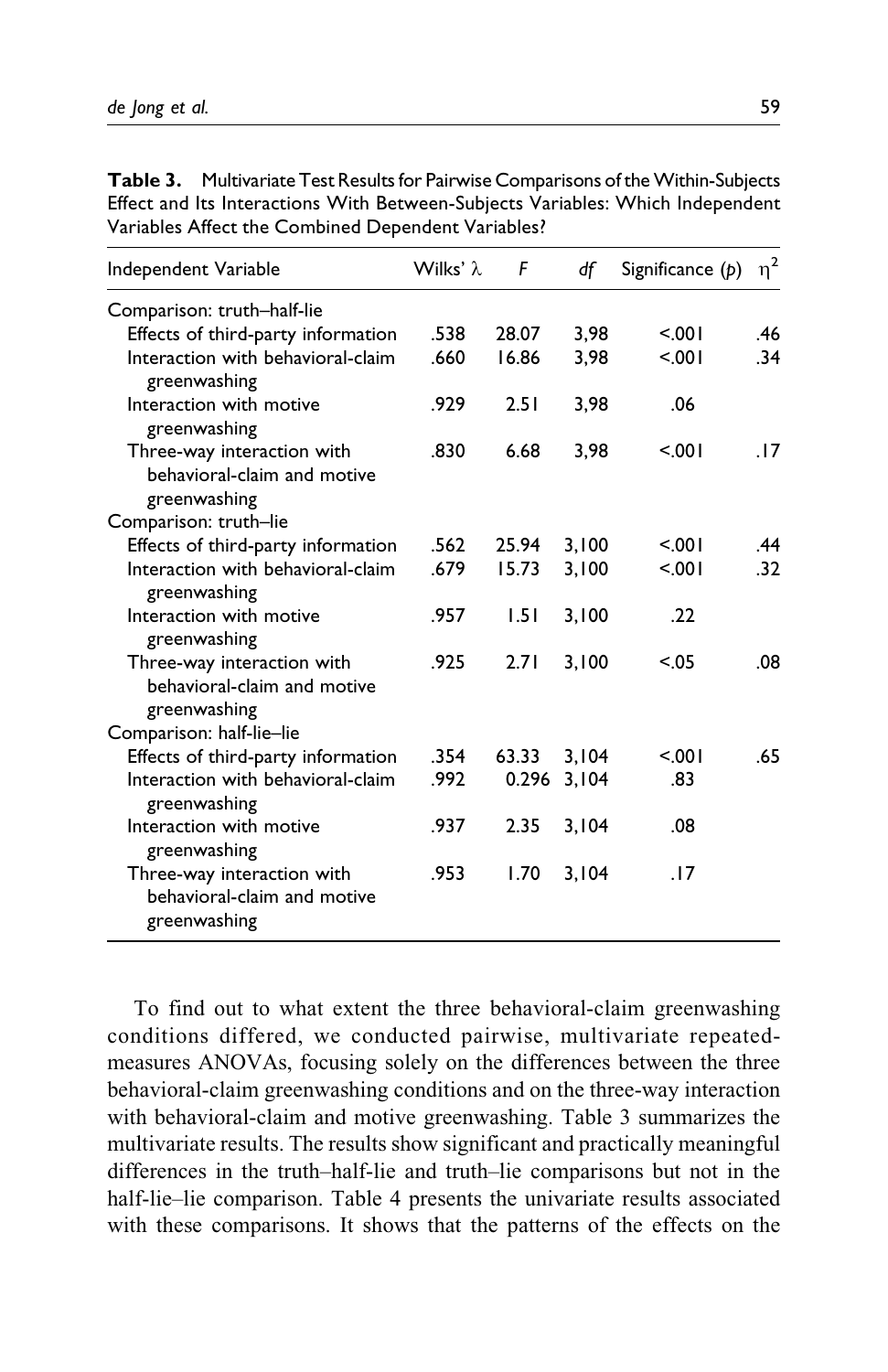| Dependent Variable                                                  | F      | df    | Significance $(p)$ | $\eta^2$ |
|---------------------------------------------------------------------|--------|-------|--------------------|----------|
| Comparison: truth-half-lie                                          |        |       |                    |          |
| Effects of third-party information                                  |        |       |                    |          |
| Environmental performance                                           | 67.59  | 1.100 | < 0.01             | .40      |
| Product and service quality                                         | 5.33   | 1.100 | < .05              | .05      |
| Financial performance                                               | 0.00   | 1,100 | .97                |          |
| Interaction with behavioral-claim greenwashing                      |        |       |                    |          |
| Environmental performance                                           | 49.83  | 1,100 | 5.001              | .33      |
| Product and service quality                                         | 11.68  | 1,100 | < 0.005            | .H       |
| Financial performance                                               | 8.88   | 1.100 | < .005             | .08      |
| Three-way interaction with behavioral-claim and motive greenwashing |        |       |                    |          |
| Environmental performance                                           | 8.20   | 1,100 | < 0.005            | .08      |
| Product and service quality                                         | 0.99   | 1,100 | .32                |          |
| Financial performance                                               | 2.55   | 1,100 | .H                 |          |
| Comparison: truth-lie                                               |        |       |                    |          |
| Effects of third-party information                                  |        |       |                    |          |
| Environmental performance                                           | 65.42  | 1,102 | < 0.01             | .39      |
| Product and service quality                                         | 7.72   | 1.102 | 5.01               | .07      |
| Financial performance                                               | 0.00   | 1.102 | .96                |          |
| Interaction with behavioral-claim greenwashing                      |        |       |                    |          |
| Environmental performance                                           | 47.32  | 1.102 | 5.001              | .32      |
| Product and service quality                                         | 14.51  | 1,102 | < 0.01             | .13      |
| Financial performance                                               | 7.76   | 1.102 | 5.01               | .07      |
| Three-way interaction with behavioral-claim and motive greenwashing |        |       |                    |          |
| Environmental performance                                           | 7.56   | 1,102 | 5.01               | .07      |
| Product and service quality                                         | 0.52   | 1,102 | .47                |          |
| Financial performance                                               | 0.21   | 1,102 | .65                |          |
| Comparison: half-lie-lie                                            |        |       |                    |          |
| Effects of third-party information                                  |        |       |                    |          |
| Environmental performance                                           | 177.19 | 1,106 | 5.001              | .63      |
| Product and service quality                                         | 30.40  | 1,106 | 5.001              | .22      |
| Financial performance                                               | 6.93   | 1,106 | < 0.05             | .06      |

Table 4. Univariate Test Results for Pairwise Comparisons of the Within-Subjects Effect and Its Interactions With Between-Subjects Variables: Which Dependent Variables Are Affected by the Independent Variables?

Note. The analysis is limited to the independent variables with significant multivariate effects.

corporate reputation constructs were quite similar: with the largest effects on environmental performance, medium effects on product and service quality, and the least effects on financial performance. The results indicate that participants in the truly green condition were significantly more positive about the cruise organization's reputation than were participants in the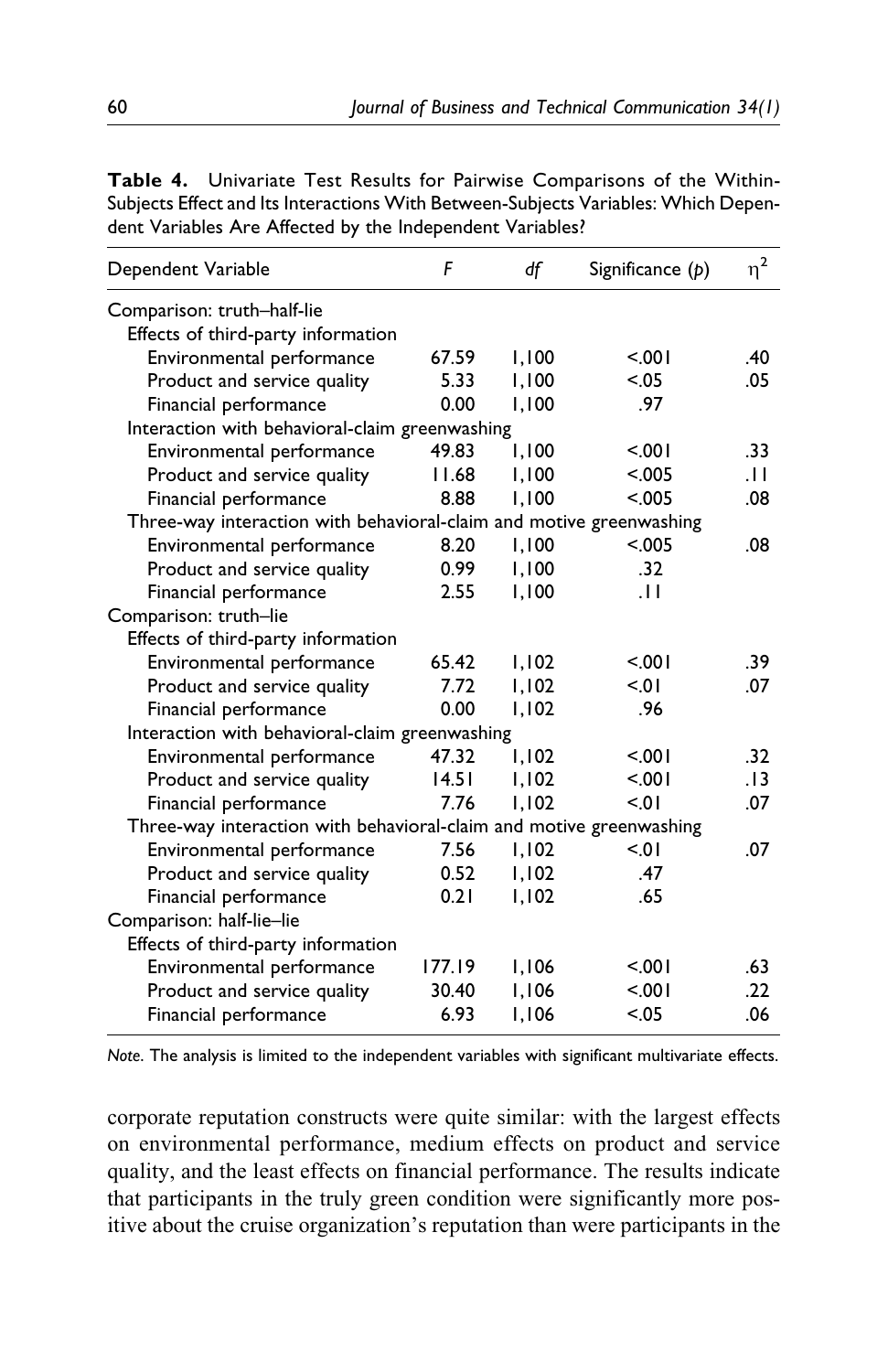

Figure 2. Effects of third-party information in the three behavioral-claim greenwashing conditions (truth, half-lie, lie) on environmental performance.



Figure 3. Effects of third-party information in the three behavioral-claim greenwashing conditions (truth, half-lie, lie) on product and service quality.

conditions in which the organization told half-lies or lies about its environmental performance. No differences were found between the half-lies and lies conditions. Figures 2–4 show the mean scores on the three corporate reputation constructs for the effects of the third-party information in the three behavioral-claim greenwashing conditions. As all three figures show,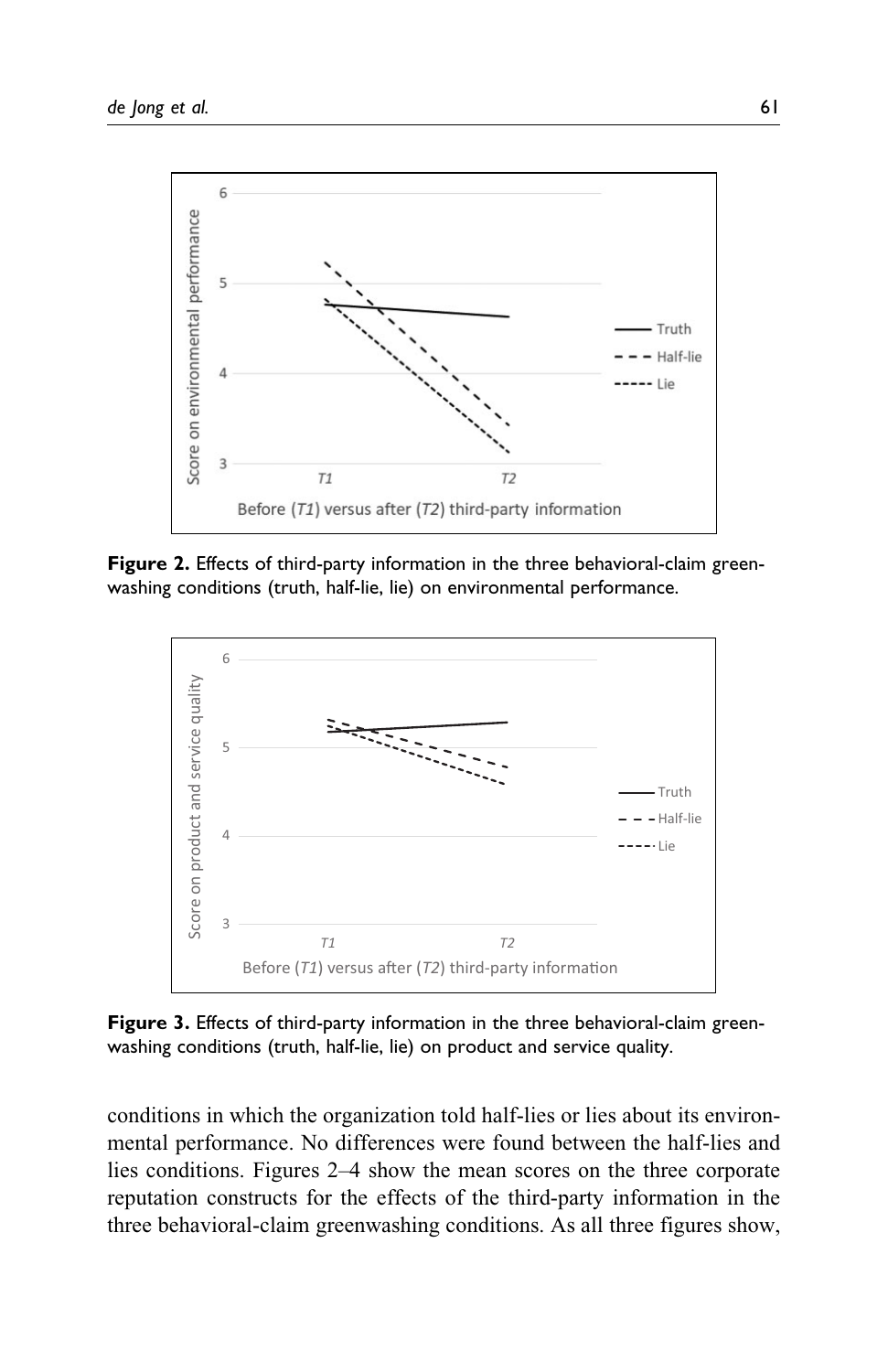

Figure 4. Effects of third-party information in the three behavioral-claim greenwashing conditions (truth, half-lie, lie) on financial performance.

the reputation scores clearly went down in the half-lies and lies conditions but not in the truth condition.

A three-way interaction effect with behavioral-claim and motive greenwashing occurred only with environmental performance. In both the truth– half-lie and the truth–lie comparisons, the three-way interactions show that only in the truth condition was there a significant difference between the two motive-greenwashing conditions (own initiative and taking credit). The truthfulness of the organization's motives was only important if the organization put its environmental claim into practice. When the organization had taken the green initiative itself, its environmental performance score was higher after the third-party information than it was before. When the organization had taken credit for following legal requirements, its score went down (see Figure 5). When comparing the mean scores at T2 in the figure, we can see that in the case of true green behavior, motive greenwashing can make a difference regarding perceptions of environmental performance.

### **Discussion**

This study is the latest in a series of studies that shed light on the effects of greenwashing, when discovered, on consumers. The most powerful research design for doing so is an experimental one. Earlier studies with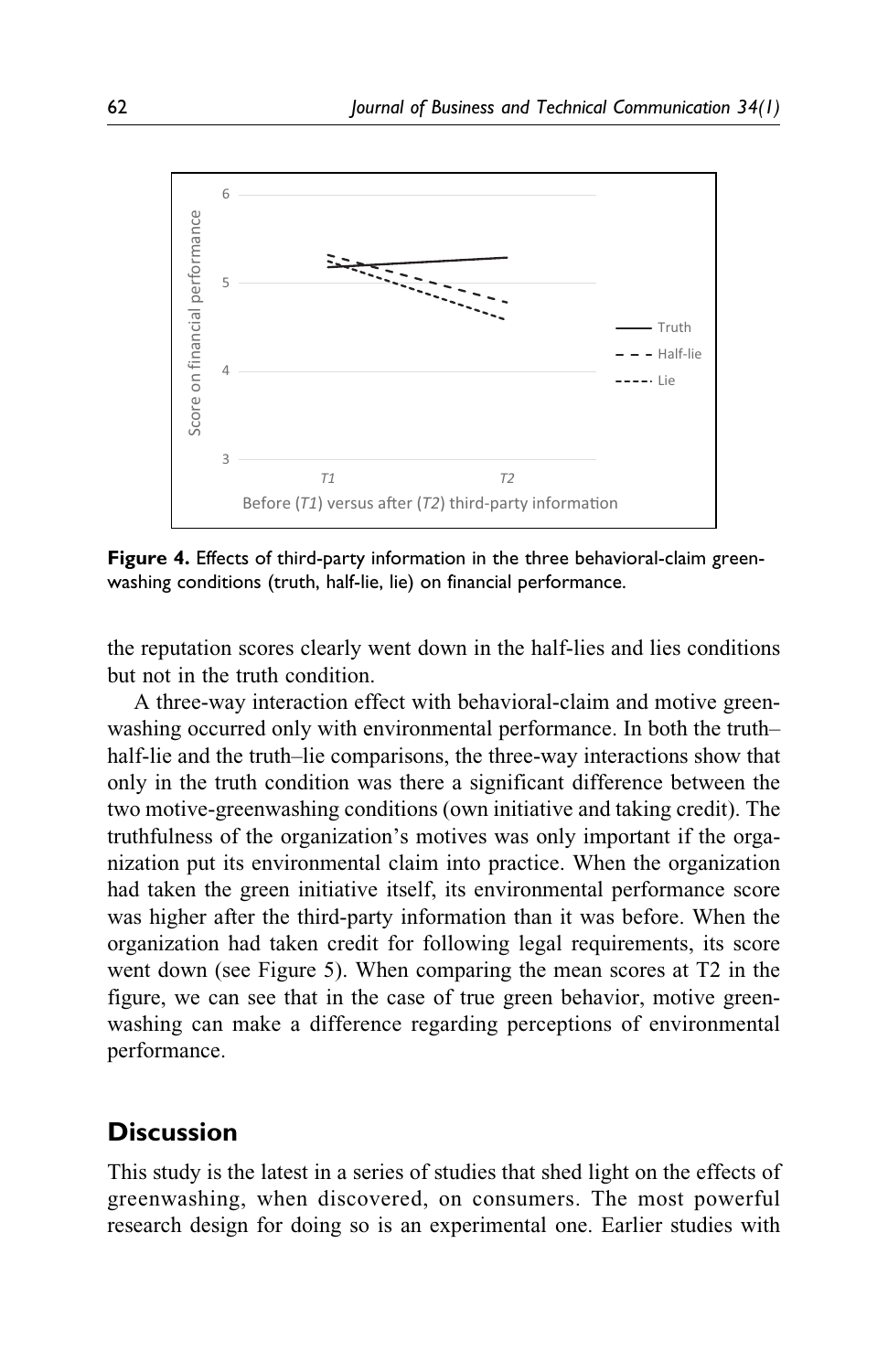

Figure 5. Three-way interaction effects between behavioral-claim and motive greenwashing on environmental performance.

experimental designs (De Jong et al., 2018; Nyilasy et al., 2014; Parguel et al., 2011) found that the discovery of greenwashing can have detrimental effects on consumers' attitudes and behavioral intentions. But these studies invariably exposed participants to obvious and serious cases of greenwashing whereas inventories of greenwashing practices, such as those by TerraChoice (2007, 2009, 2010), indicate that the majority of greenwashing incidents are more ambiguous and less conspicuous. The goal of our study was to find out whether consumers react differently to more ambiguous types of greenwashing than to the clear and blatant ones. Therefore, we distinguished three levels of behavioral-claim greenwashing (truth, halflies, and lies) as well as a motive-greenwashing condition (in which the organization shows environmentally friendly behavior but is not honest about its motives).

Table 5 provides an overview of our hypotheses and the extent to which our findings confirm them. The first hypothesis, that behavioral-claim greenwashing, when discovered, has detrimental effects on corporate reputation, is supported by our data. Both telling lies and telling half-lies about environmentally friendly behaviors appear to have detrimental effects on all three corporate reputation constructs. This finding is in line with earlier research on the effects of corporate greenwashing on consumers (De Jong et al., 2018; Nyilasy et al., 2014; Parguel et al., 2011). The novelty of our findings is that the negative effects also occur in a less severe and less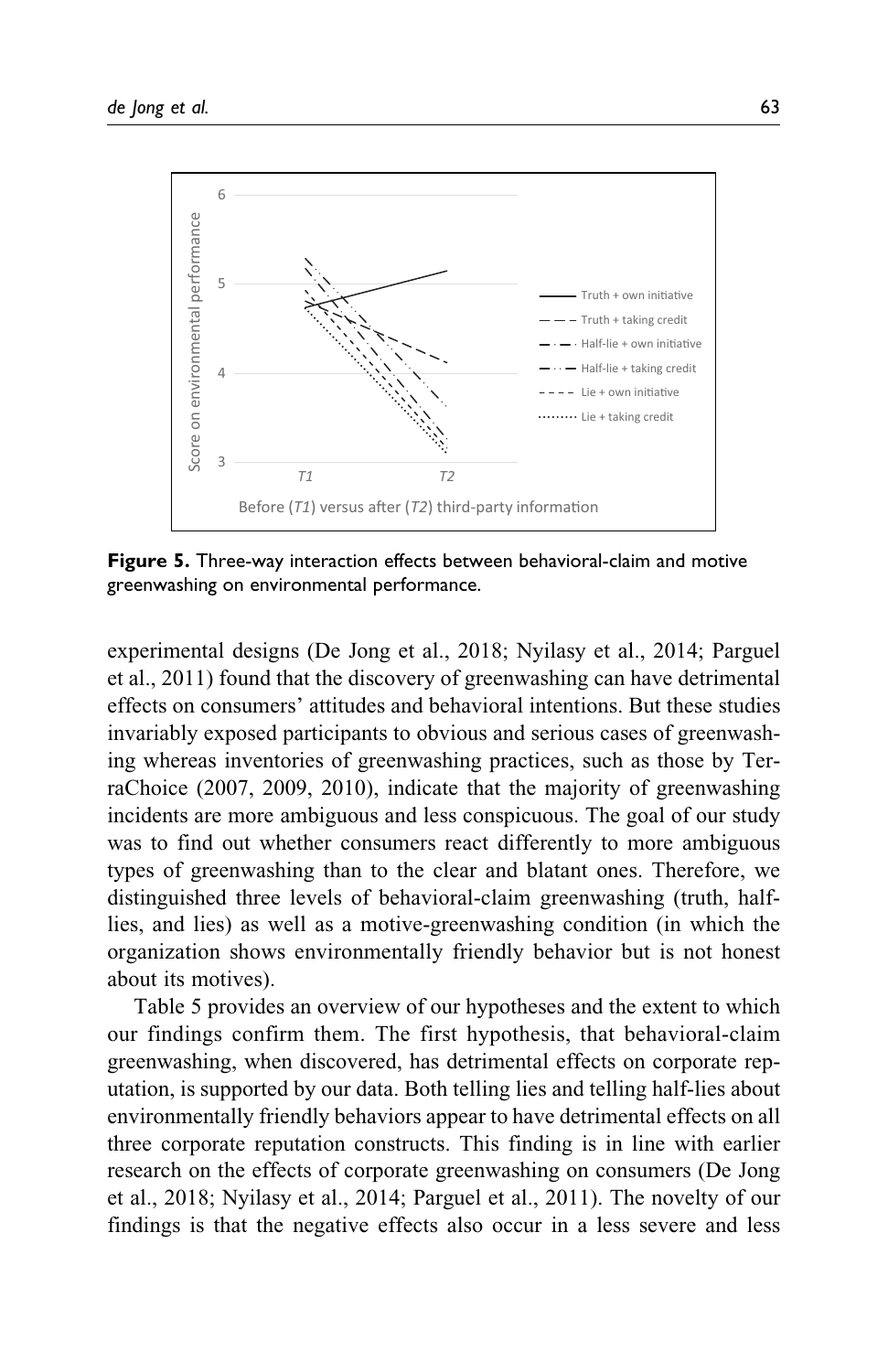| <b>Hypothesis</b>                                                                                                                                                                                                    | Result                 |
|----------------------------------------------------------------------------------------------------------------------------------------------------------------------------------------------------------------------|------------------------|
| HI Green organizations generate higher scores on reputation than Supported<br>do organizations guilty of behavioral-claim greenwashing.                                                                              |                        |
| H2 Organizations that have initiated their environmentally friendly<br>behaviors themselves generate higher scores on reputation<br>than do organizations guilty of motive greenwashing.                             | Partially<br>supported |
| H3 Behavioral-claim greenwashing has a larger negative effect on<br>corporate reputation than does motive greenwashing.                                                                                              | Supported              |
| H4 Organizations guilty of partial behavioral-claim greenwashing<br>(telling half-lies) generate similar scores on reputation as do<br>organizations guilty of full behavioral-claim greenwashing<br>(telling lies). | Supported              |

#### Table 5. Hypotheses and Results.

obvious case of greenwashing (the half-lies condition). As we would expect, the effects are strongest on environmental performance, but we also see significant and practically meaningful effects on the perceived quality of the products and services and on perceived financial performance. We suggest that the latter two effects are halo effects: The actual greenwashing is not directly related to product and service quality or financial performance, but participants apparently do assume that environmental behavior or communication integrity is related to the other aspects of corporate reputation. Although not the core of this study, this halo effect is an interesting addition to current insights on the effects of greenwashing on consumers.

The second hypothesis, that motive greenwashing, when discovered, has detrimental effects on corporate reputation, is only partially supported by our data. Only if an organization is not guilty of behavioral-claim greenwashing does it appear to make a difference whether the organization is honest about its motives. If the organization was guilty of behavioral-claim greenwashing (telling lies or half-lies), the motive greenwashing did not add much to the reputational damage. This finding supports earlier studies based on attribution theory (cf. Weiner, 1986) that found that the perceived motives (intrinsic vs. extrinsic) for CSR activities matter (e.g., Barone, Miyazaki, & Taylor, 2000; Gao & Mattila, 2014; Skarmeas & Leonidou, 2013). Earlier greenwashing studies by Nyilasy et al. (2014) and Parguel et al. (2011) also assumed that attribution theory helps explain the effects of greenwashing. In addition to supporting the role of attribution theory, however, our findings qualify its applicability: Only when people believe that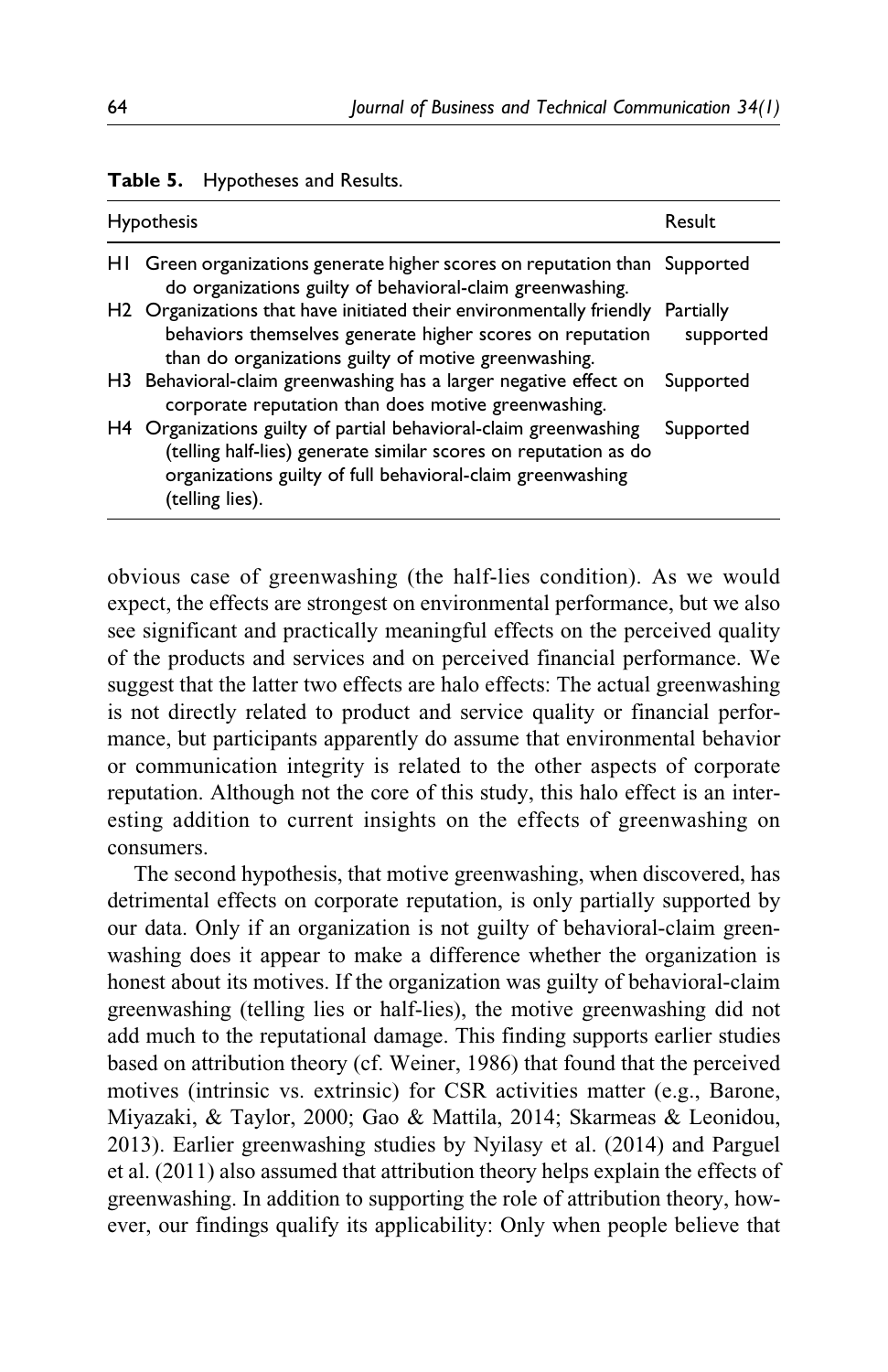the self-reported environmentally friendly behavior is real do perceived motives make a difference.

The third hypothesis, that the negative effects of behavioral-claim greenwashing are larger than those of motive greenwashing, is supported by our data. Our results show significant negative main effects of behavioral-claim greenwashing on all three corporate reputation constructs and no significant main effects of motive greenwashing. But our data also show that the effect of motive greenwashing is considerable when the organization actually puts the promised environmentally friendly behaviors into practice. The results suggest a sequentiality in avoiding the two types of greenwashing. That is, organizations must first make sure that their behavior is completely in accordance with their environmental communication, and then they must ensure that they are completely honest about their motives.

The fourth hypothesis, that there are no differences in effects on corporate reputation between partial and full behavioral-claim greenwashing, is supported by our data. We found no significant differences in perceived reputation between the organization that completely lied about its environmental behaviors and the organization that told half-lies. All patterns of the effects on reputation proved to be exactly the same for both behavioral-claim greenwashing conditions. This finding suggests that people care more about organizations' dishonesty about their environmental policies than about the extent to which their claims and behaviors are misaligned. Thus, partial lies can have the same detrimental effects as do complete lies.

# Theoretical Implications

Our findings have several theoretical implications. For instance, insights on the effects of greenwashing based on experimental research using materials exhibiting clear and blatant types of greenwashing seem to be generalizable to a broader range of greenwashing situations. Thus, criticism that the available research on greenwashing only applies to the few cases in which organizations clearly tell outright lies about their environmental behaviors does not seem to be valid. The effects appear to be similar for both lies and half-lies.

Thus, the assumption that organizations should live up to their environmental claims appears to be a principled rather than gradual one. Even though the half-lies condition in fact corresponds with more positive effects on the environment than does the lies condition, it did not make a difference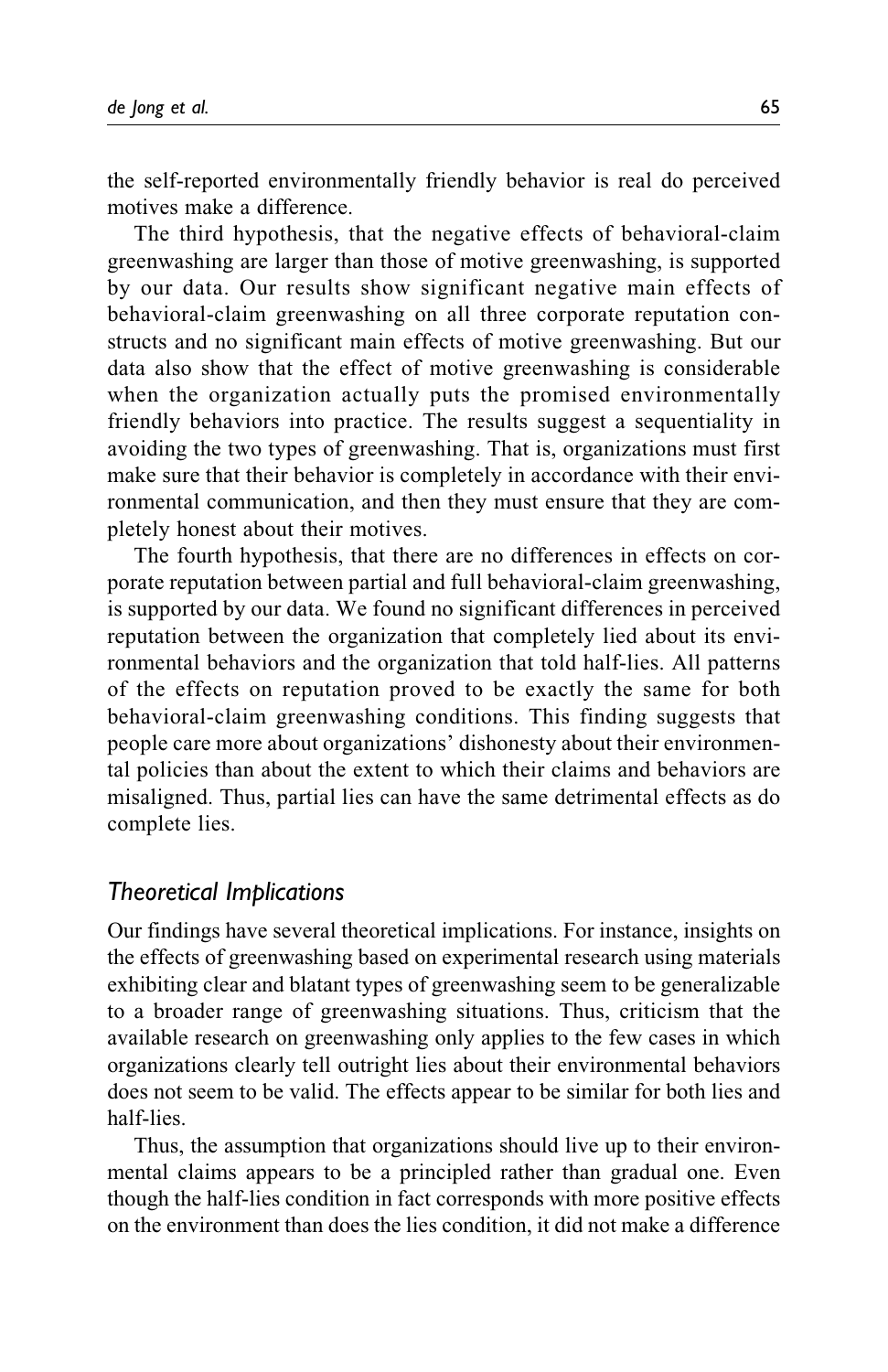for the participants in our study. Judgments about greenwashing, therefore, appear to be normative rather than pragmatic. In this light, a half-lie is still considered to be a lie, not a half-truth. Our results, then, seem to support earlier findings that sincerity and credibility have a central role in CSR communication (De Jong & Van der Meer, 2017), suggesting that the only way organizations can benefit from their environmentally friendly behavior is by being completely honest and transparent about it. Compromises should be avoided. Competitive advantage can be reached only by making a substantial and transparent commitment to the environment.

Theoretically, our results support the relevance of cognitive dissonance theory (Festinger, 1957) in understanding the effects of greenwashing and the role of ambiguity in greenwashing cases. The finding that the effects of the half-lies condition did not differ from those of the lies condition might indicate that participants in both conditions resolved the discrepancy between the organization's self-reported environmental behaviors and the third-party information by assuming that, despite the specific criticisms, the organization is still likely to pay attention to the environment. The manifest environmental contributions that were confirmed in the half-lies condition did not add significantly to the dissonance-reduction strategy already used by the participants. This finding confirms that greenwashing nowadays is less obvious than we initially thought it to be (Bowen, 2014; Seele & Gatti, 2017) and that greenwashing does not always represent an organization's strategic and intentional attempts to exaggerate its environmental performance (Chaudhri, 2016; Christensen et al., 2013; Ramus & Montiel, 2005).

In addition, our research demonstrates the halo effect of greenwashing on two corporate reputation constructs: product and service quality and financial performance. Many studies have demonstrated the detrimental effects of greenwashing on perceived environmental performance (e.g., Aji & Sutikno, 2015; Chen & Chang, 2013; Chen et al., 2014; De Jong et al., 2018). And other studies have shown that greenwashing, when discovered, has effects on overall variables such as corporate or brand evaluations or purchase intention (De Jong et al., 2018; Newell et al., 1998; Nyilasy et al., 2014; Parguel et al., 2011). Combining those two insights would suggest that judgments about environmental performance somehow extend to such overall variables. Our research shows that environmental judgments can affect variables that are at first sight unrelated to environmental performance (i.e., perceptions about an organization's product and service quality and financial performance).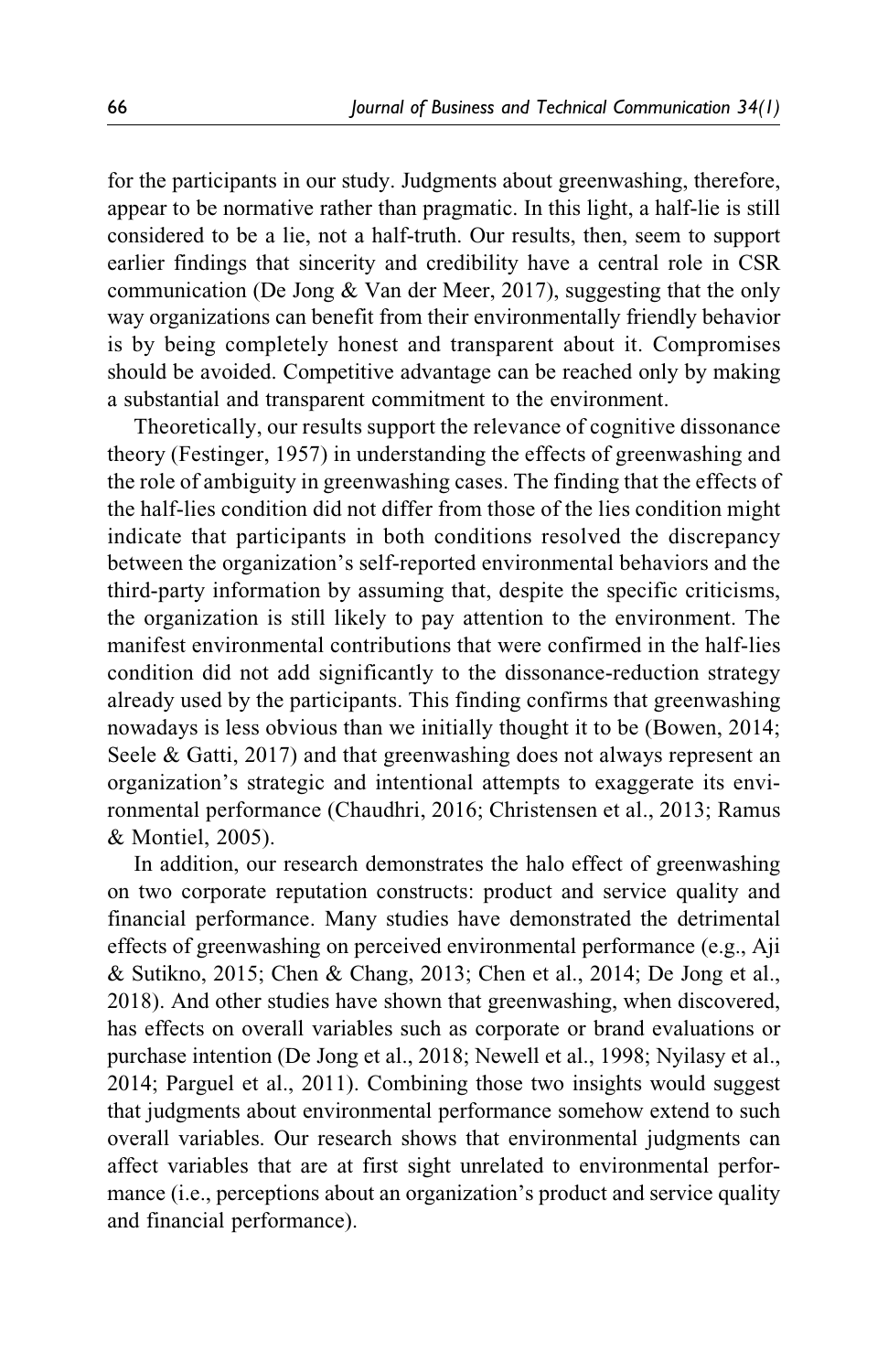### Limitations and Suggestions for Future Research

This research, however, does have some limitations. First, it is an experimental study, which has its advantages and disadvantages. The main advantage is that it provides the opportunity to make clear causal inferences in controlled settings. The disadvantages are that it is a contrived, single case; the materials are limited to a few documents; the participants are relatively homogeneous (all relatively highly educated); and participants were urged to read everything with equal attention and in one particular order. Furthermore, our participants were confronted with the third-party information immediately after having read the corporate Web pages—a longer time between the two activities might lead to different results. More experimental research should be done, with variations in the research design, to confirm or modify our findings.

Second, our study is limited by its relatively small sample size (on average, 28 participants per cell). Thus, our research design might be less suitable for detecting differences with smaller effect sizes. This limitation does not apply to the effects of behavioral-claim greenwashing and the interaction between behavioral-claim and motivation greenwashing (observed power 1.0 and 0.93, respectively). But the lack of effects of motive greenwashing might be attributable to our relatively small sample size (observed power 0.38). More research on the influence of motive greenwashing would therefore be useful.

A third, more specific limitation involves the relatively low Cronbach's  $\alpha$  for the product and service quality construct at T1. With a Cronbach's  $\alpha$  of .61, this construct was barely reliable enough to include in the analyses. At T2, the construct consisting of exactly the same questions proved to have a much higher Cronbach's  $\alpha$ . The product and service quality construct, however, behaved in a similar way as did the two other corporate reputation constructs.

Apart from replication studies investigating the effects of behavioralclaim and motive greenwashing in different cases, possibly with different gradations of greenwashing, future research, in our view, should focus on underlying theories. Two theoretical approaches seem particularly relevant. First, studies could further explore the way that people resolve cognitive dissonance when greenwashing comes to light. Although this research could be qualitative (e.g., Lim et al., 2013), there is a high risk of rationalization and social desirability. But if the research would focus more explicitly on interpretation and sense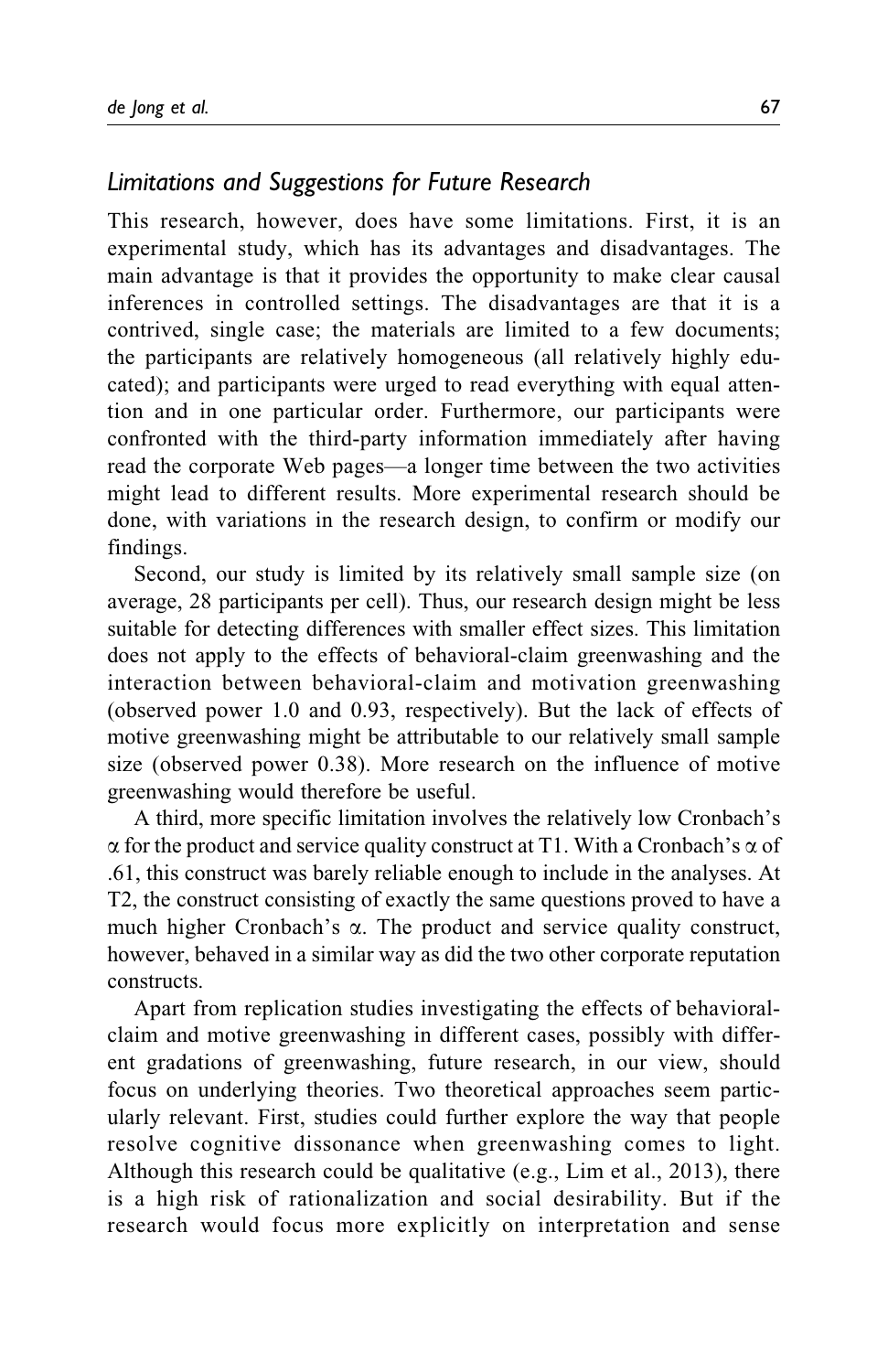making, a qualitative approach could be informative. Another fruitful option would involve a series of experimental studies with sequences of specific manipulations to investigate how participants deal with the cognitive dissonance created.

A second theory that future research could explore is the halo effect that we found for greenwashing: that judgments about environmental performance also appear to affect seemingly unrelated corporate reputation constructs. Researchers could further investigate whether such halo effects are consistently found, for instance, by designing more complex experiments in which third-party information about products and services is also given or by conducting experiments in which environmental performance is omitted from the dependent variables to rule out common method bias as a possible explanation (cf. Podsakoff, MacKenzie, Lee, & Podsakoff, 2003). Future research might also explore the reasoning behind such a halo effect: Why do people change their opinions about products and services or financial performance based on their views on environmental performance? Qualitative research might give initial answers to this question, which could then be tested in experimental research.

# Conclusion

For organizations that want to implement environmentally friendly policies and use their green positioning as a reputational asset, the main lesson of this study is that only honest and transparent communication about environmentally friendly behavior pays off. Telling half-lies about green activity does not prove to be significantly better than telling lies about it. Only a truly green positioning can be beneficial. Also, organizations' reputation will not benefit from their environmentally friendly behaviors when they are merely taking credit for complying with legal obligations.

For organizations that try to raise consumers' awareness about greenwashing, the main lesson of this study is that objective accounts of discrepancies between the environmental walk and talk of organizations, despite the size of these discrepancies, will not suffice to raise public awareness and outcry about such malpractices. Accusations of greenwashing should preferably address the organization's intent. Only if consumers are convinced that an organization deliberately lied about its environmental performance can the discovered greenwashing have serious reputational repercussions.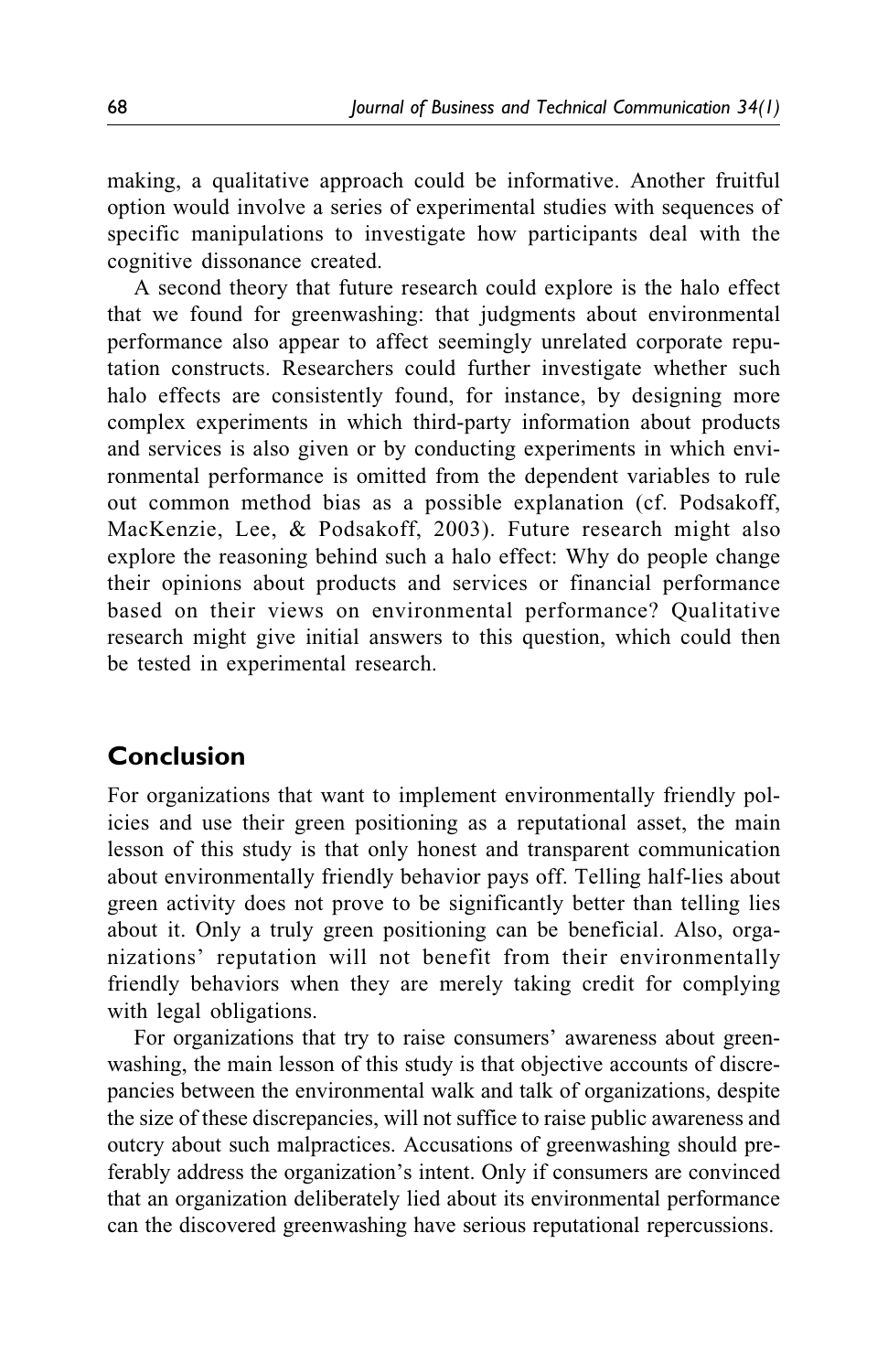# Appendix A

Web Page of the Cruise Company's Environmental Initiatives

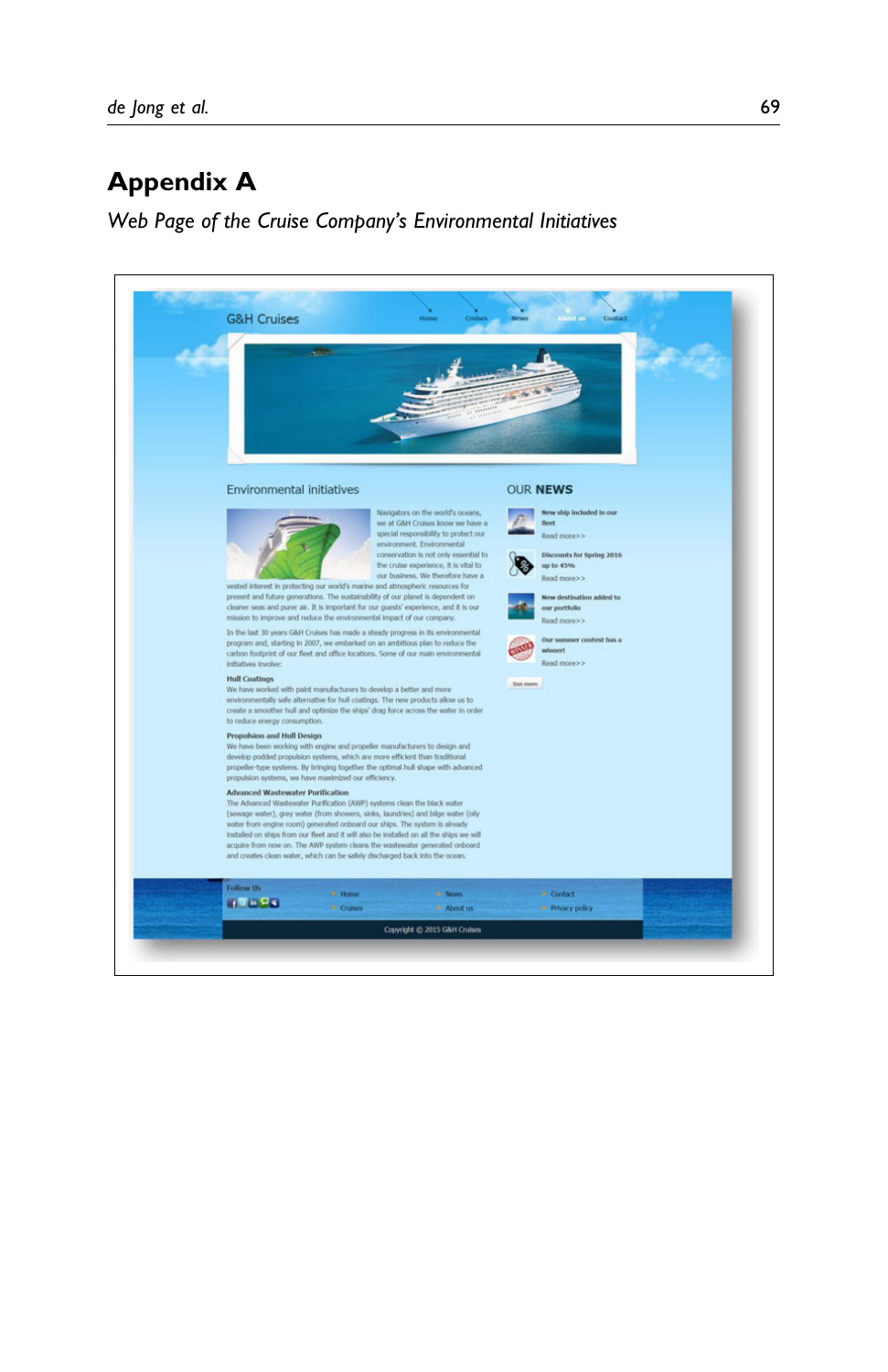# Appendix B

The Nautical News Article (Condition 6: Lies/Taking Credit)



## Declaration of Conflicting Interests

The authors declared no potential conflicts of interest with respect to the research, authorship, and/or publication of this article.

## Funding

The authors received no financial support for the research, authorship, and/or publication of this article.

# ORCID iD

Menno D. T. de Jong  $\bullet$  <https://orcid.org/0000-0001-7128-6016>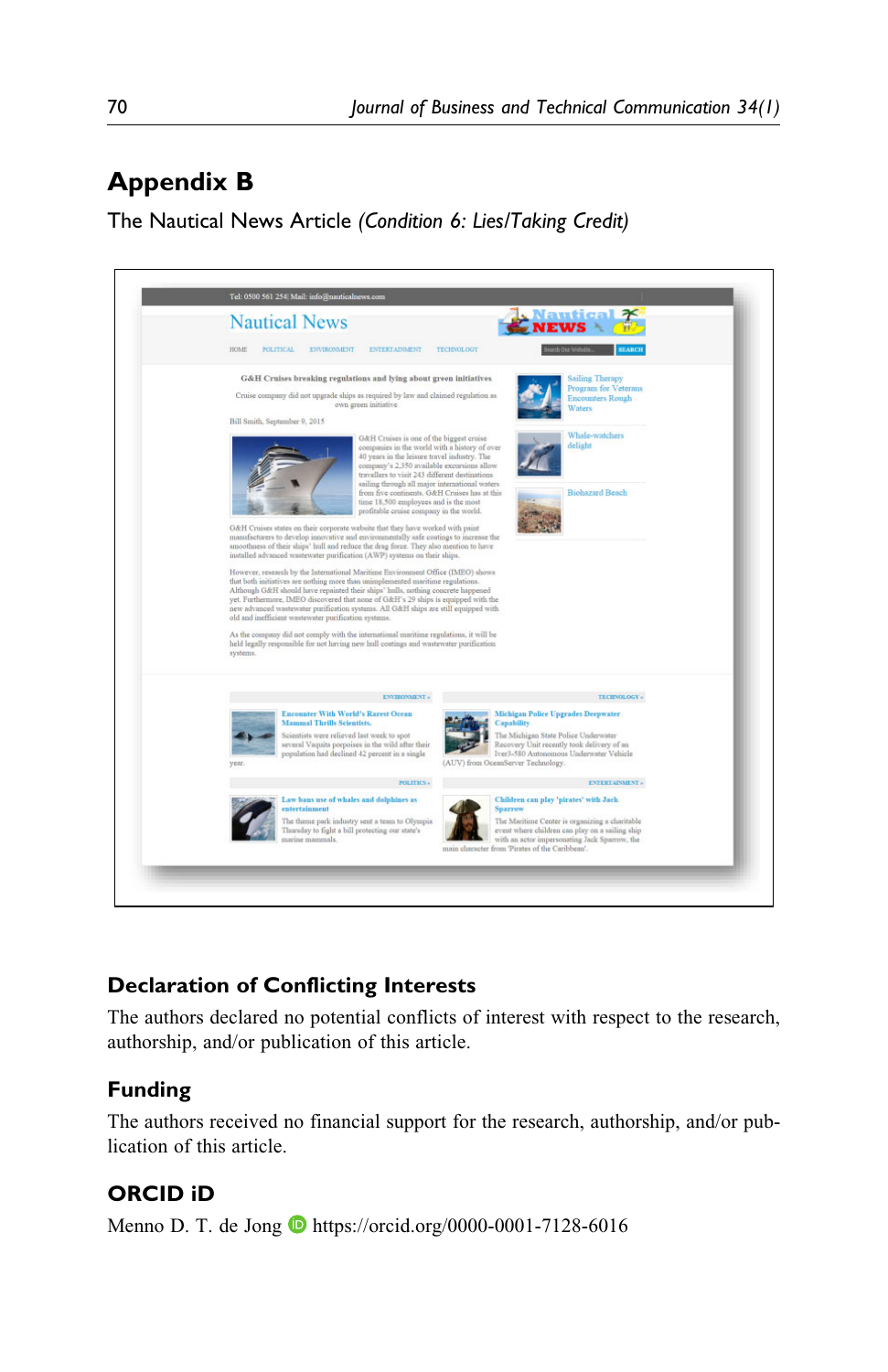#### References

- Aguinis, H., & Glavas, A. (2012). What we know and don't know about corporate social responsibility: A review and research agenda. Journal of Management, 38, 932–968.
- Aji, H. M., & Sutikno, B. (2015). The extended consequence of greenwashing: Perceived consumer skepticism. International Journal of Business and Information, 10, 433–468.
- Alves, I. M. (2009). Green spin everywhere: How greenwashing reveals the limits of the CSR paradigm. Journal of Global Change and Governance, 2, 1–26.
- Atkinson, L., & Kim, Y. (2014). "I drink it anyway and I know I shouldn't": Understanding green consumers' positive evaluations of norm-violating nongreen products and misleading green advertising. Environmental Communication, 9, 37–57.
- Barone, M. J., Miyazaki, A. D., & Taylor, K. A. (2000). The influence of causerelated marketing on consumer choice: Does one good turn deserve another? Journal of the Academy of Marketing Science, 28, 248–262.
- Baum, L. M. (2012). It's not easy being green ... or is it? A content analysis of environmental claims in magazine advertisements from the United States and United Kingdom. Environmental Communication, 6, 423–440.
- Becker-Olsen, K. L., Cudmore, B. A., & Hill, R. P. (2006). The impact of perceived corporate social responsibility on consumer behavior. Journal of Business Research, 59, 46–53.
- Berrone, P. (2016). Green lies: How greenwashing can destroy a company (and how to go green without the wash). Scotts Valley, CA: CreateSpace Independent.
- Berrone, P., Fosfuri, A., & Gelabert, L. (2017). Does greenwashing pay off? Understanding the relationship between environmental actions and environmental legitimacy. Journal of Business Ethics, 144, 363–379.
- Blome, C., Foerstl, K., & Schleper, M. C. (2017). Antecedents of green supplier championing and greenwashing: An empirical study on leadership and ethical incentives. Journal of Cleaner Production, 152, 339–350.
- Bohlen, G., Schlegelmilch, B. B., & Diamantopoulos, A. (1993). Measuring ecological concern: A multi-construct perspective. Journal of Marketing Management, 9, 425–430.
- Bowen, F. (2014). After greenwashing: Symbolic corporate environmentalism and society. Cambridge, England: Cambridge University Press.
- Chaudhri, V. (2016). Corporate social responsibility and the communication imperative: Perspectives from CSR managers. International Journal of Business Communication, 53, 419–442.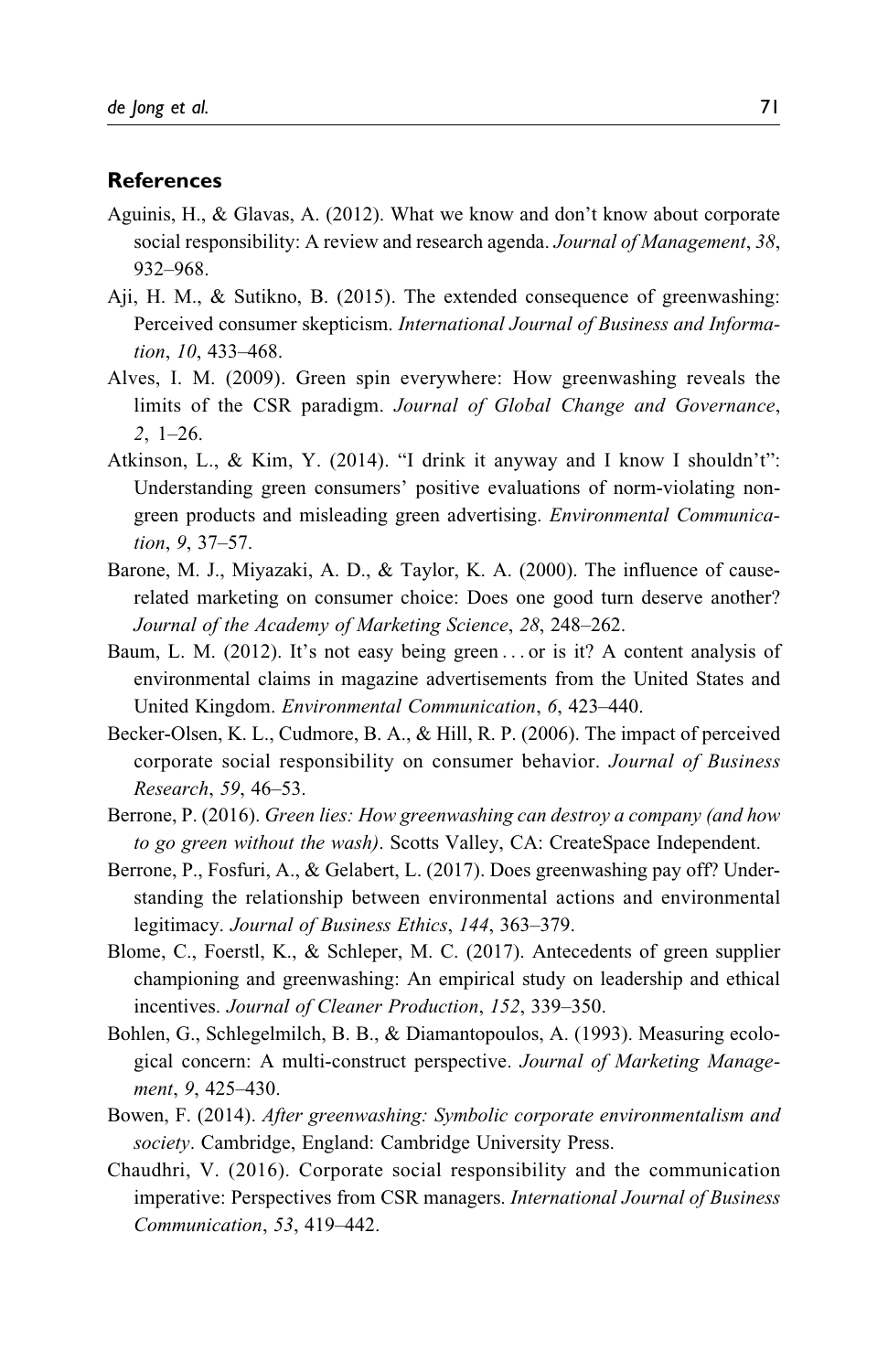- Chen, Y. S. (2010). The drivers of green brand equity: Green brand image, green satisfaction, and green trust. Journal of Business Ethics, 93, 307–319.
- Chen, Y.-S., & Chang, C.-H. (2013). Greenwash and green trust: The mediation effects of green consumer confusion and green perceived risk. Journal of Business Ethics, 114, 489–500.
- Chen, Y.-S., Lin, C.-L., & Chang, C.-H. (2014). The influence of greenwash on green word-of-mouth (green WOM): The mediation effects of green perceived quality and green satisfaction. *Quality & Quantity*, 48, 2411-2425.
- Choi, B., & La, S. (2013). The impact of corporate social responsibility (CSR) and customer trust on the restoration of loyalty after service failure and recovery. Journal of Services Marketing, 27, 223–233.
- Christensen, L. T., Morsing, M., & Thyssen, O. (2013). CSR as aspirational talk. Organization, 20, 372–393.
- De Jong, M. D. T., Harkink, K. M., & Barth, S. (2018). Making green stuff? Effects of corporate greenwashing on consumers. Journal of Business and Technical Communication, 32, 77–112.
- De Jong, M. D. T., & Van der Meer, M. (2017). How does it fit? Exploring the congruence between organizations and their corporate social responsibility (CSR) activities. Journal of Business Ethics, 143, 71–83.
- Delmas, M. A., & Burbano, V. C. (2011). The drivers of greenwashing. California Management Review, 54, 64–87.
- De Vries, G., Terwel, B. W., Ellemers, N., & Daamen, D. D. L. (2015). Sustainability or profitability? How communicated motives for environmental policy affect public perceptions of corporate greenwashing. Corporate Social Responsibility and Environmental Management, 22, 142–154.
- Du, S., Bhattacharya, C. B., & Sen, S. (2010). Maximizing business returns to corporate social responsibility (CSR): The role of CSR communication. International Journal of Management Reviews, 12, 8–19.
- Du, X. (2015). How the market values greenwashing? Evidence from China. Journal of Business Ethics, 128, 547–574.
- European Marine Equipment Council. (2010). Green ship technology book. Existing technology by the marine equipment industry: A contribution to the reduction of the environmental impact of shipping. (2nd ed.). Brussels, Belgium: Author.
- Fernando, A. G., Sivakumaran, B., & Suganthi, L. (2014). Nature of green advertisements in India: Are they greenwashed? Asian Journal of Communication, 24,  $222 - 241$ .
- Festinger, L. (1957). A theory of cognitive dissonance. Stanford, CA: Stanford University Press.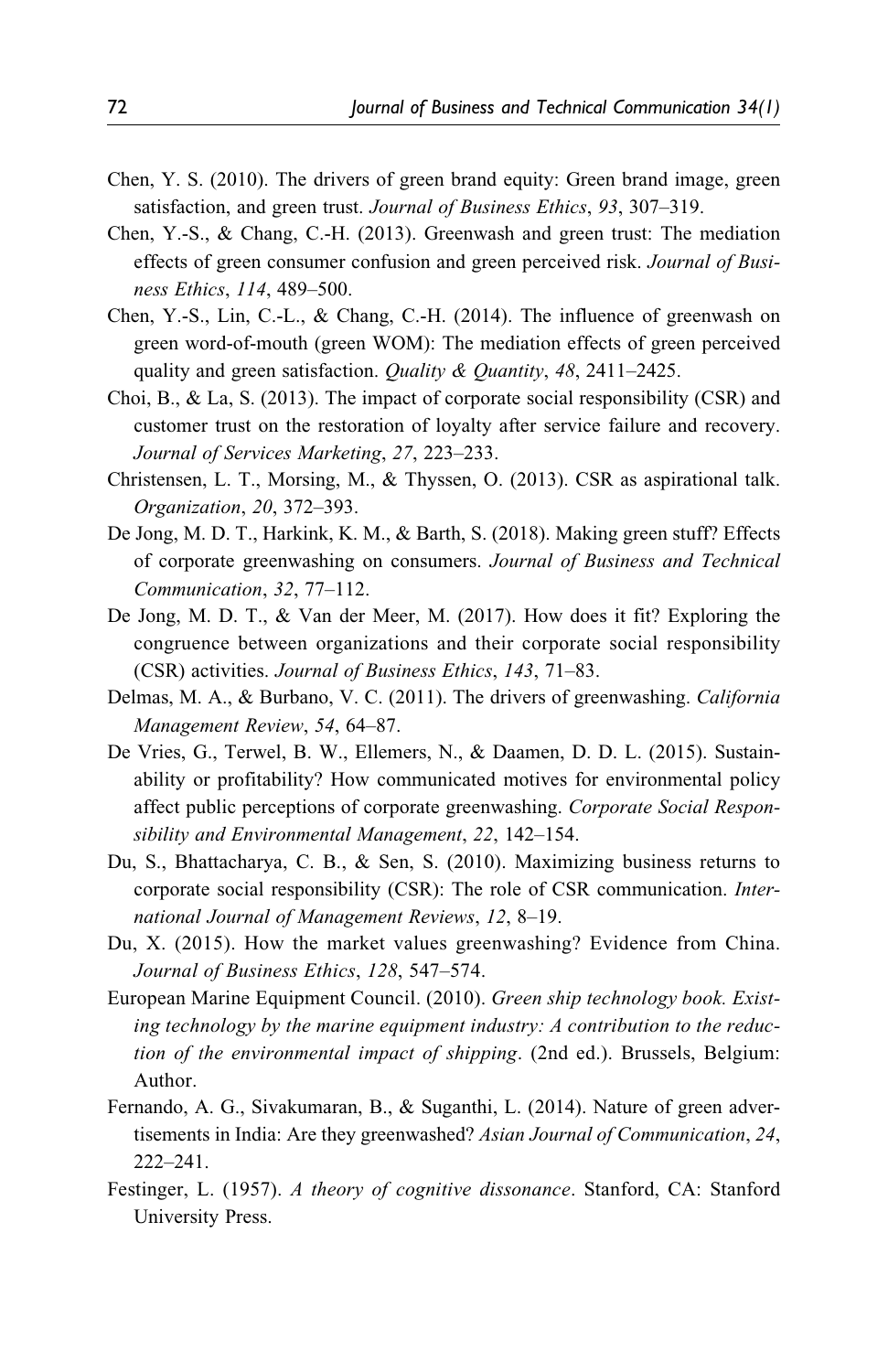- Fombrun, C. J., Gardberg, N. A., & Sever, J. M. (2000). The reputation quotient: A multi-stakeholder measure of corporate reputation. Journal of Brand Management, 7, 241–255.
- Gao, Y., & Mattila, A. S. (2014). Improving consumer satisfaction in green hotels: The roles of perceived warmth, perceived competence, and CSR motive. International Journal of Hospitality Management, 42, 20–31.
- Hahn, R., & Lülfs, R. (2014). Legitimizing negative aspects in GRI-oriented sustainability reporting: A qualitative analysis of corporate disclosure strategies. Journal of Business Ethics, 123, 401–420.
- Jahdi, K. S., & Acikdilli, G. (2009). Marketing communications and corporate social responsibility (CSR): Marriage of convenience or shotgun wedding? Journal of Business Ethics, 88, 103–113.
- Johansson, J. (2014). Why do forest companies change their CSR strategies? Responses to market demands and public regulation through dual-certification. Journal of Environmental Planning and Management, 57, 349–368.
- Kim, E.-H., & & Lyon, T. P. (2015). Greenwash vs. Brownwash: Exaggeration and undue modesty in corporate sustainability disclosure. Organization Science, 26, 705–723.
- Kim, S. (2014). What's worse in times of product-harm crisis? Negative corporate ability or negative CSR reputation? Journal of Business Ethics, 123, 157-170.
- Klein, J, & & Dawar, N. (2004). Corporate social responsibility and consumers' attributions and brand evaluations in a product–harm crisis. International Journal of Research in Marketing, 21, 203–217.
- Klein, R. A. (2011). Responsible cruise tourism: Issues of cruise tourism and sustainability. Journal of Hospitality and Tourism Management, 18, 107–116.
- Lauffer, W. S. (2003). Social accountability and corporate greenwashing. Journal of Business Ethics, 43, 253–261.
- Lim, W. M., Ting, D. H., Bonaventure, V. S., Sendiawan, A. P., & Tanusina, P. P. (2013). What happens when consumers realise about green washing? A qualitative investigation. International Journal of Global Environmental Issues, 13, 14–24.
- Lin, C.-P., Chen, S.-C., Chiu, C.-K., & Lee, W.-Y. (2011). Understanding purchase intention during product-harm crises: Moderating effects of perceived corporate ability and corporate social responsibility. Journal of Business Ethics, 102, 455–471.
- Livesey, S. M. (1999). McDonald's and the environmental defense fund: A case study of a green alliance. Journal of Business Communication, 36, 5–39.
- Lyon, T. P., & Maxwell, J. W. (2011). Greenwash: Corporate environmental disclosure under threat of audit. Journal of Economics & Management Strategy, 20, 3–41.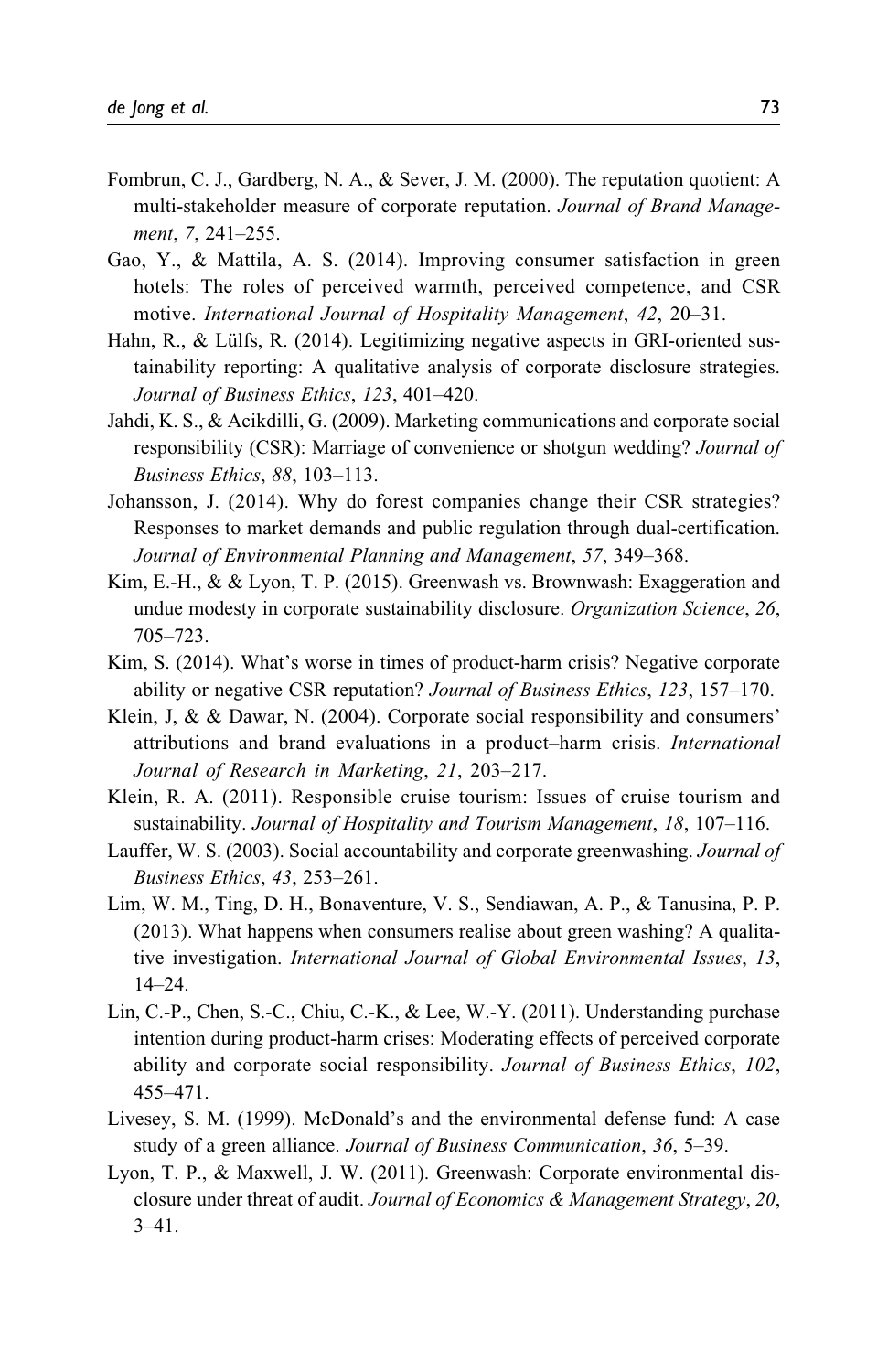- Lyon, T. P., & Montgomery, A. W. (2015). The means and end of greenwash. Organization & Environment, 28, 223–249.
- McDonald, S., Oates, C. J., Thyne, M., Timmis, A. J., & Carlile, C. (2015). Flying in the face of environmental concern: Why green consumers continue to fly. Journal of Marketing Management, 31, 1503–1528.
- Morsing, M., & Schultz, M. (2006). Corporate social responsibility communication: Stakeholder information, response and involvement strategies. Business Ethics: A European Review, 15, 323–338.
- Newell, S. J., Goldsmith, R. E., & Banzhaf, E. J. (1998). The effects of misleading claims on consumer perceptions of advertisements. Journal of Marketing Theory and Practice, 6, 48–60.
- Nyilasy, G., Gangadharbatla, H., & Paladino, A. (2014). Perceived greenwashing: The interactive effects of green advertising and corporate environmental performance on consumer reactions. Journal of Business Ethics, 125, 693–707.
- Parguel, B., Benoît-Moreau, F., & Larceneux, F. (2011). How sustainability ratings might deter greenwashing: A closer look at ethical corporate communication. Journal of Business Ethics, 102, 15–28.
- Parguel, B., Benoît-Moreau, F., & Russell, C. A. (2015). Can evoking nature in advertising mislead consumers? The power of "executional greenwashing." International Journal of Advertising, 34, 107–134.
- Podsakoff, P. M., MacKenzie, S. B., Lee, J.-Y., & Podsakoff, N. P. (2003). Common method biases in behavioral research: A critical review of the literature and recommended remedies. Journal of Applied Psychology, 88, 879–903.
- Ralston, D. A., Egri, C. P., Karam, C. M., Naoumova, I., Srinivasan, N., Casado, T., ... Alas, R. (2015). The triple-bottom-line of corporate responsibility: Assessing the attitudes of present and future business professionals across the BRICs. Asia Pacific Journal of Management, 32, 145–179.
- Ramus, C. A., & Montiel, I. (2005). When are corporate environmental policies a form of greenwashing? Business and Society, 44, 377–414.
- Roulet, T. J., & Touboul, S. (2015). The intentions with which the road is paved: Attitudes to liberalism as determinants of greenwashing. Journal of Business Ethics, 128, 305–320.
- Schmeltz, L. (2014). Identical or just compatible? The utility of corporate identity values in communicating corporate social responsibility. Journal of Business Communication, 51, 234–258.
- Seele, P., & Gatti, L. (2017). Greenwashing revisited: In search of a typology and accusation-based definition incorporating legitimacy strategies. Business Strategy and the Environment, 26, 239–252.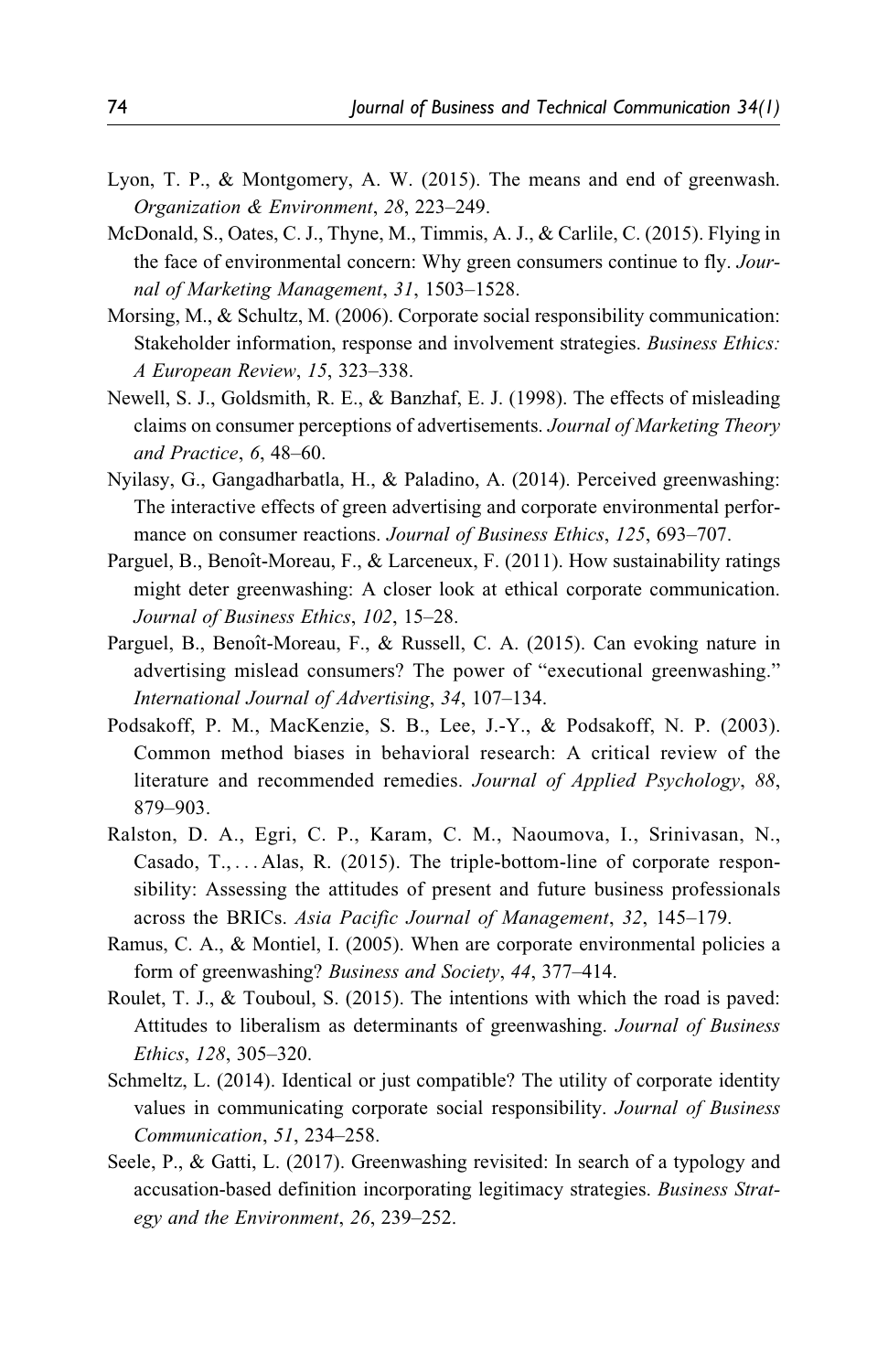- Shim, K., & Kim, J.-N. (2017). The impacts of ethical philosophy on corporate hypocrisy perception and communication intentions toward CSR. International Journal of Business Communication. doi:10.1177/2329488417747597
- Siano, A., Vollero, A., Conte, F., & Amalibe, S. (2017). "More than words": Expanding the taxonomy of greenwashing after the Volkswagen scandal. Journal of Business Research, 71, 27–37.
- Skarmeas, D., & Leonidou, C. N. (2013). When consumers doubt, watch out! The role of CSR skepticism. Journal of Business Research, 66, 1831–1838.
- Smith, V., & Langford, P. (2009). Evaluating the impact of corporate social responsibility programs on consumers. Journal of Management & Organization, 15, 97–109.
- Tanford, S., & Montgomery, R. (2015). The effects of social influence and cognitive dissonance on travel purchase decisions. Journal of Travel Research, 54, 596–610.
- TerraChoice. (2007). The six sins of greenwashing™: A study of environmental claims in North American consumer markets. Retrieved from [http://sinsofgreen](http://sinsofgreenwashing.com/index6b90.pdf) [washing.com/index6b90.pdf](http://sinsofgreenwashing.com/index6b90.pdf)
- TerraChoice. (2009). The seven sins of greenwashing™. Environmental claims in consumer markets. Summary report: North America. Retrieved from [http://sin](http://sinsofgreenwashing.com/indexd49f.pdf) [sofgreenwashing.com/indexd49f.pdf](http://sinsofgreenwashing.com/indexd49f.pdf)
- TerraChoice. (2010). The sins of greenwashing. Home and family edition 2010: Report on environmental claims made in the North American consumer market. Retrieved from<http://sinsofgreenwashing.com/index35c6.pdf>
- Torres, A., Bijmolt, T. H. A., Tribó, J. A., & Verhoef, P. (2012). Generating global brand equity through corporate social responsibility to key stakeholders. International Journal of Research in Marketing, 29, 13–24.
- Turri, A., & Turri, J. (2015). The truth about lying. Cognition, 138, 161–168.
- Walker, K., & &Wan, F. (2012). The harm of symbolic actions and green-washing: Corporate actions and communications on environmental performance and their financial implications. Journal of Business Ethics, 109, 227–242.
- Waller, R. L., & Conaway, R. N. (2011). Framing and counterframing the issue of corporate social responsibility. The communication strategies of Nikebiz.com. Journal of Business Communication, 48, 83–106.
- Weiner, B. (1986). An attributional theory of motivation and emotion. New York, NY: Springer.
- Wood, J. D. (2014). The role of legal compliance in sustainable supply chains, operations, and marketing. New York, NY: Business Expert Press.
- Wu, M.-W., & Shen, C.-H. (2013). Corporate social responsibility in the banking industry: Motives and financial performance. Journal of Banking & Finance, 37, 3529–3547.